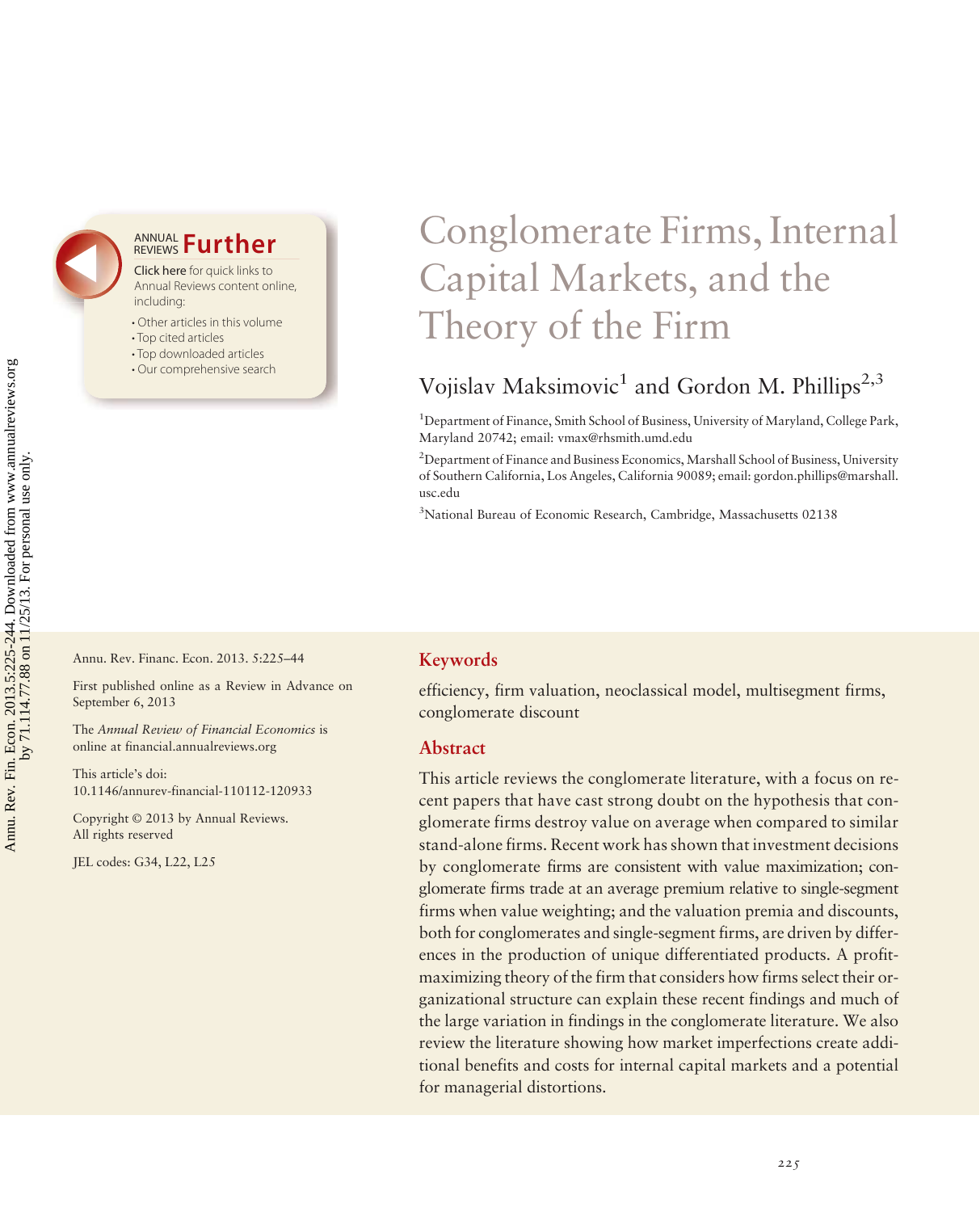#### 1. INTRODUCTION

The conglomerate firm, and the study of internal capital markets through which it directs investment flows, has been a focus of intense research interest in recent years. We review the recent work and how it relates to earlier literature in this area. We also take the opportunity to provide our own perspective that reflects what we have learned from the recent research trends.<sup>1</sup> Our central perspective is that a profit-maximizing theory of the conglomerate firm is required as a starting point to understanding the diverse set of results the literature has documented.

Although there is a natural tendency to conflate the study of conglomerate firms and internal capital markets, the two are conceptually distinct. A firm with an internal capital market is one that finances its projects centrally, either from its own resources or from a pool of capital raised externally. The advantage of an internal capital market is that individual investment projects do not need to access external financial markets or financial intermediaries. The principal disadvantage is that the central concentration of capital may provide incentives for opportunistic behavior by managers. Although almost every established firm has some form of internal capital market, both the advantages and the scope for opportunistic behavior are likely to increase as the number of projects that can be funded is large.

A diversified firm is one that operates in more than one industry. Such firms have received a great deal of attention because there is a, perhaps implicit, belief that the skills, knowledge, and organizational culture required to operate in different industries differ substantially. If so, inefficiencies that might occur in an internal capital market are likely to be exacerbated in firms that operate across many industries.<sup>2</sup> Moreover, following Jensen's (1986, 1993) free cash flow theories, there is a suspicion that a firm that chooses to cross into industries where it has not demonstrated expertise is not acting in the interests of its shareholders. Thus, besides their obvious importance in the economy, diversified firms are of empirical interest because they are likely to provide evidence of failures of internal capital markets.

Early work, by Lang & Stulz (1994) and Berger & Ofek (1995) provided a striking indication of potential misallocation of resources in the form of the conglomerate discount: They found that a conglomerate was valued less by the market than a comparable portfolio of single-segment firms. Shin& Stulz (1998) and others showed that conglomerates'segments seem to be relatively slower to invest than single-segment firms in high-opportunity industries than in low-opportunity industries.

More recent work has revisited these findings and highlights the importance of a theory of organizational form that can explain the following:  $(a)$  what types of firms become conglomerates,  $(b)$  why firms choose a multiple-industry organizational form, and  $(c)$  what the costs and benefits are of choosing a multiple- versus single-industry organizational form. The recent literature also highlights the centrality of a theory of specialist and generalist management talent. Firms adopt organizational structures that best deploy the economy's pool of specialist managers with talent that has the highest return in a single industry, and managers with general ability can be used across multiple industries.

Maksimovic & Phillips (2002), which we review in this article, provides such a neoclassical theory of firm organization based on Lucas (1978). In Maksimovic & Phillips, the key scarce ingredient that can be used across industries is managerial talent. Managers with general talent that can be used across industries choose to create and operate conglomerates. This simple

<sup>1</sup> Space limitations prevent us from adequately discussing many instructive contributions. For a more comprehensive analysis of the earlier literature, see reviews by Stein (2003), Maksimovic & Phillips (2007), and Khanna & Palepu (1997), which discuss research on business groups, mostly in developing countries.

<sup>2</sup> There may also be gains in the form of additional opportunities for diversification and a greater choice of projects.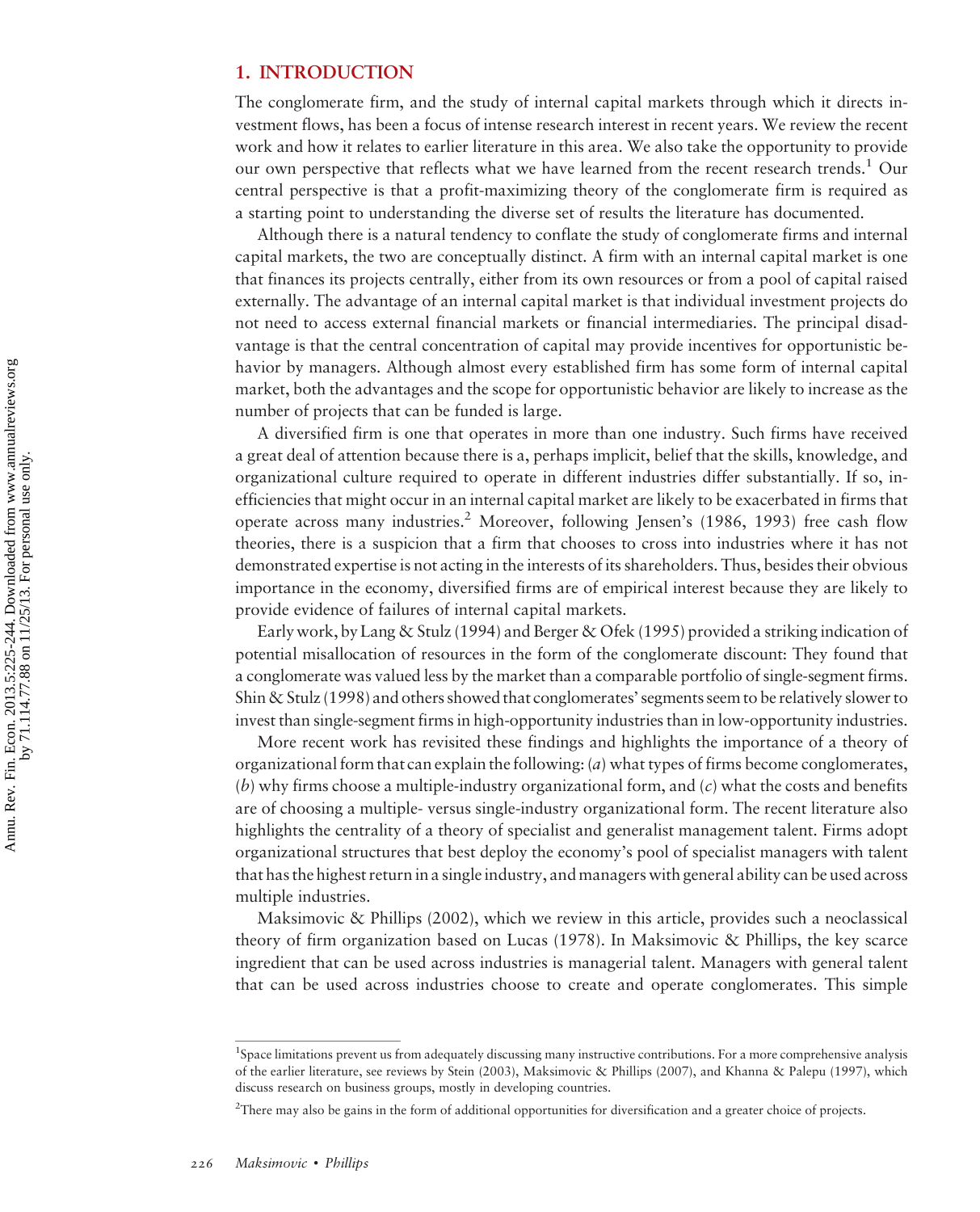framework is capable of generating multiple predictions about conglomerate and single-firm growth, diversification patterns, acquisition activity, and valuation, in a both static and dynamic framework. The focus on agency problems and potential failures of corporate governance in the earlier literature might have diverted attention from the extent to which simple neoclassical valuemaximizing models can explain observed growth rates by conglomerates.

Given these theoretical considerations of how firms choose different organizational forms based on underlying differences in managerial ability and asset complementarities, the question arises as to whether the standard matching of conglomerates' segments with single-segment firms within traditional industry classifications in the early empirical papers adequately controls for differences between the managerial abilities and the differences in asset complementarities between these two organizational forms.

Other papers we examine in this review have directly investigated the workings of internal capital markets in detail—taking the multiple-industry structure as given. Many start with Stein (1997), which focuses on the financial benefits of conglomerate firms and provides a model in which firms in particular industries face potential financial constraints and conglomerate firms can engage in winner-picking across industries. More recent papers have examined the role of divisional power and social ties within the conglomerate, the effect of the conglomerate's ability to reallocate resources on its ability to commit to projects, and the conglomerate's potentially preferential access to capital in adverse economic conditions. Lastly, we discuss recent research that does not take the industry choices of firms as given and examines the actual industry choices of conglomerate firms. Hoberg & Phillips (2012a) emphasize asset complementarities and product relatedness across industries that give rise to firms choosing particular industries in which to adopt a multiple-industry structure. Below, we set the stage by discussing the original seminal articles and then discuss the more recent work.

#### 2. THE BASIC FACTS: WHERE ARE WE NOW?

Much of the literature on conglomerates and internal capital markets has been driven by the desire to answer a very practical question: Are internal capital markets maintained by conglomerate firms an efficient organizational form that adds value, or are they on balance inefficient organizations created and driven by agency conflicts within firms? Although the question itself is old, two influential papers in the early 1990s have served to shape this debate by presenting strong evidence that in the United States, conglomerate firms were valued less than comparable singlesegment firms. Using the standard source on financials of public firms, COMPUSTAT, Lang & Stulz (1994) and Berger & Ofek (1995) decomposed conglomerate firms, which span many threedigit standard industrial classification (SIC) industries, into their constituent industry segments and then valued these segments using the comparables approach to valuation. To implement this approach, these papers estimated the average (or median) market-to-book and market-to-sales ratios of single-segment firms that operated in matched-industry SIC codes.<sup>3</sup> They then computed a benchmark market-to-book or market-to-sales ratio for each multisegment firm in their sample using the appropriate single-segment firm estimates, weighted by the assets that each conglomerate firm employed in each of its segments. These papers found that the typical conglomerate is valued by the market at a discount to the computed benchmark valuation.

<sup>&</sup>lt;sup>3</sup>Berger & Ofek (1995) expand the industry definition when the number of specialist firms in a four-digit SIC code in a given year is less than five, considering instead all single-segment firms in the same three-digit SIC code. If the number of single-segment firms in the three-digit SIC code is still less than five, they further expand the industry definition to the two-digit SIC level.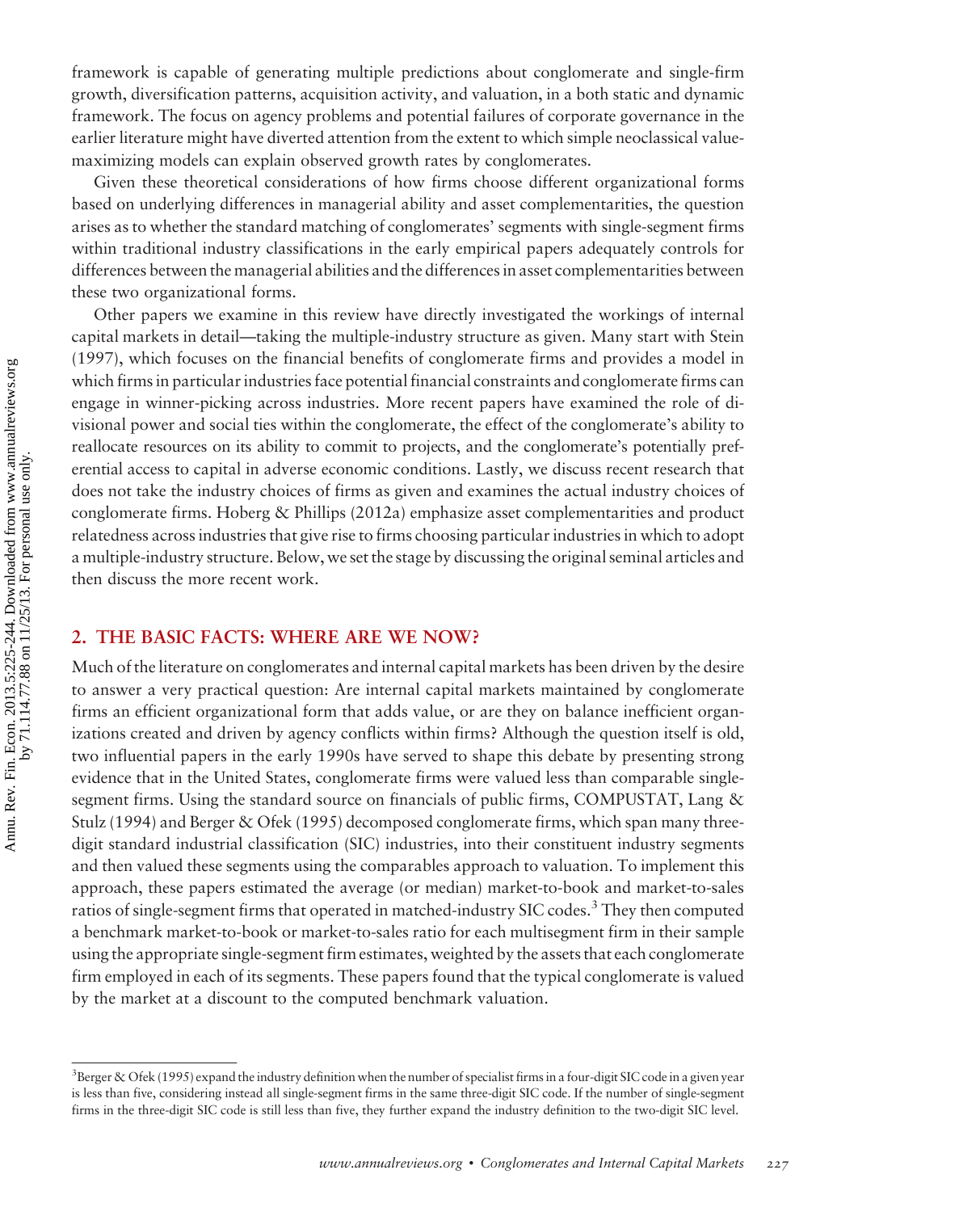Lang & Stulz (1994) and Berger & Ofek (1995) spurred a large literature directed at explaining this conglomerate discount. We review this below. However, several more recent contributions question whether the conglomerate discount is a real empirical phenomenon or an artifact of the measurement process.

Instead of COMPUSTAT, Villalonga (2004a) uses the Business Information Tracking Series (BITS) database, from the Census Bureau, to identify single-segment firms in four-digit SIC codes and to compute conglomerate discounts. BITS data encompass all US business establishments, private and public, in some 50 million establishment-year observations. Villalonga (2004a) links the BITS dataset with COMPUSTAT, enabling her to determine the composition of a COMPUSTAT firm more precisely, and then recomputes the conglomerate discounts of the COMPUSTAT firms that she has linked, using as comparables those COMPUSTAT firms that BITS data identify as being single-segment firms. Villalonga finds that diversified firms trade at a significant premium over single-segment firms, as so classified using BITS. When COMPUSTAT segment data are used to classify firms, Villalonga obtains the standard conglomerate discount obtained in the earlier literature. Custódio (2012) has recently shown that merger accounting can explain large parts of the valuation discounts of conglomerate firms. The reason is that acquirers, who are frequently conglomerate firms, write up the book value of the targets assets when making cash acquisitions, thereby lowering their Tobin's q.

More recently, Hund, Monk & Tice (2012) use COMPUSTAT data to argue that the diversification discount is an artifact of equal weighting and the matching process. In particular, when value weighting conglomerate firms, conglomerate firms have a premium on average. When they revisit the actual matching of firm segments of diversified firms with focused firms in the same industry, they argue that the discount is an artifact of matching without controlling for size, age, and profitability. This results in the matching of older, larger, more profitable, and less volatile conglomerate firms with younger, smaller, less profitable, and more volatile single-segment firms and with diversified firms that have a lower option value of growth.

Recently, Hoberg & Phillips (2012b) question whether SIC codes should be used at all to match firms. They reexamine the stock market valuation of conglomerate and single-segment firms using the text-based analysis of Hoberg & Phillips (2011). They first reconstruct optimal benchmarks for both single-segment and conglomerate firms based on each firm's product-text similarity and also the similarity of accounting characteristics. Armed with these optimal benchmarks, Hoberg & Phillips construct a measure of firm product uniqueness, which captures how well a firm's product offerings can be replicated with competing peer firms. They show that single-segment firms that optimally match with conglomerate segments are older, larger, and have fewer growth opportunities.

More interestingly, Hoberg & Phillips (2012b) examine the cross-sectional valuation of conglomerate and single-segment firms and find that for both, the more unique a firm's products are, the higher the firm's stock market valuation. Although not the focus of this paper, the conglomerate discount disappears on average. The paper can help explain the cross-sectional valuation of both conglomerate and single-segment firms. The more unique the firm's products are, as captured by the difficulty of replicating its product text with matched competitors, the higher its stock market valuation. For both conglomerate firms and single-segment firms, firms that are easy to replicate trade at stock market discounts relative to matched peer firms. The results are thus consistent with investors in the stock market placing higher valuation on firms that produce more unique, harder-to-replicate products.

The findings in Villalonga (2004a); Hoberg & Phillips (2012b); and Hund, Monk & Tice (2012) highlight the fact that in empirical research the definition of a conglomerate and the resulting valuation discounts/premia are partially driven by the availability of data and the industry classifications, rather than on theoretically founded distinctions. How the comparable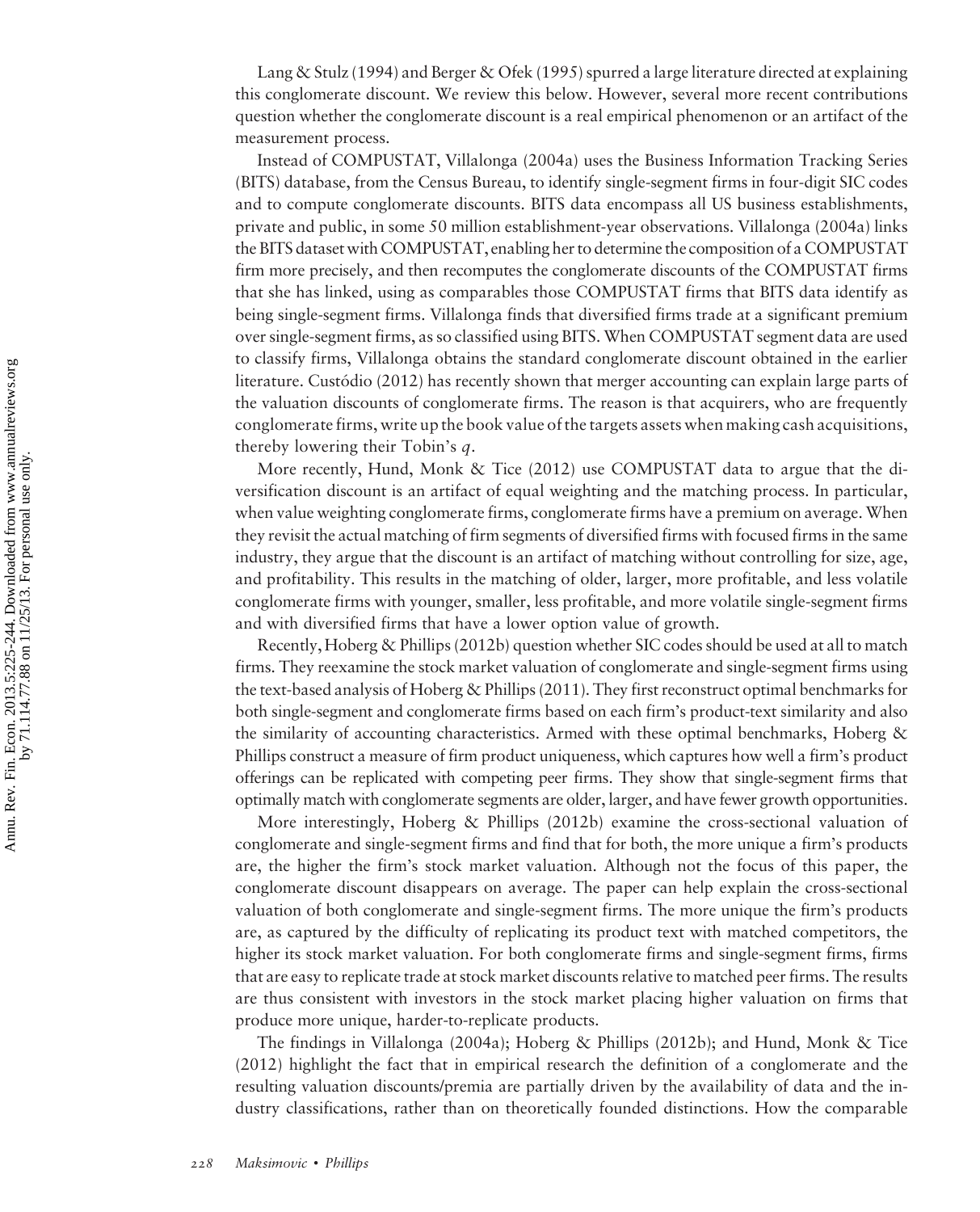single-segment firms are chosen is critical to the inferences drawn in much of the work on conglomerates.

A closely related question is whether the conglomerate discount, as defined by Berger & Ofek (1995), can be explained by the self-selection of firms that diversify and the diversifiers'selection of targets. Campa & Kedia (2002) and Villalonga (2004b) find that when the endogeneity between the decision to be diversified and firm value is taken into account, the diversification discount always drops, and sometimes turns into a premium. The most direct evidence on the selection of targets is provided by Graham, Lemmon & Wolf (2002). They show that although diversifying acquirers develop a conglomerate discount following diversification, the greater part of the discount occurs because diversifying firms on average acquire assets already valued at a discount relative to the industry benchmarks, lowering the relative valuation of the combined firm. This portion of the discount is unrelated to the costs associated with any agency costs or inefficiencies in internal capital markets.

A second early strand of research attempted to address directly whether diversified firms respond to market opportunities as well as single-segment firms. Neoclassical theory suggests that the firm's level of investment should depend only on its perceived investment opportunities measured by the firm's marginal Tobin's q. Assuming that the proxies used to measure marginal  $q$ are adequate, estimates of the sensitivity of investment to Tobin's  $q$  can be used to estimate this relation. In tests, the coefficient is higher in single-segment firms than in conglomerates, suggesting that conglomerates' segments are insufficiently responsive to differences in investment opportunities. This implies that conglomerates overinvest when opportunities are low and underinvest when they are high [Scharfstein 1998; Rajan, Servaes & Zingales (RSZ) 2000].

In an imperfect financial market, the firm's investment may depend on its cash flow as well as its marginal Tobin's  $q$ . In the case of a firm with an internal capital market, a segment's investment may depend both on its own cash flows and on the cash flows of the whole firm. Shin & Stulz (1998) investigate how the sensitivity of a segment's investment depends on its and the firm's cash flows, as well as measures of investment opportunities. They find that  $(a)$  a segment's investment is more sensitive to its own cash flows than on the cash flows of the firm's other segments,  $(b)$  in highly diversified firms, a segment's cash flow is less sensitive to its cash flow than in comparable single-segment firms, (c) a segment's investment increases with its q but is not related to the other segments' qs, and (d) the segments with the highest qs have the same cash flow sensitivity as other segments.

Thus, Shin & Stulz (1998) find that the internal capital market does not equalize the effect of cash shortfalls across segments. At the same time, a segment's investment is affected by the cash flows of the other segments, notwithstanding differences in Tobin's q across segments. They conclude that conglomerates' internal capital markets do not meet their standard of efficiency.

A key issue in interpreting these results is whether conglomerate segments and single-segment firms are sufficiently similar so that they should respond to market signals about industry prospects identically. Differences in productivity or access to capital may confound this interpretation. Also, there are potential measurement error issues in calculating conglomerates'  $q$  (Whited 2001). We turn to some of these issues next.

#### 3.1. Neoclassical Model

Maksimovic & Phillips (2002) analyze how a firm decides endogenously whether to be a focused single-segment producer or to produce in several industries. They give an equilibrium justification for the endogeneity of the discount and also empirically show that there is a size-efficiency relationship that holds for conglomerate and single-segment firms.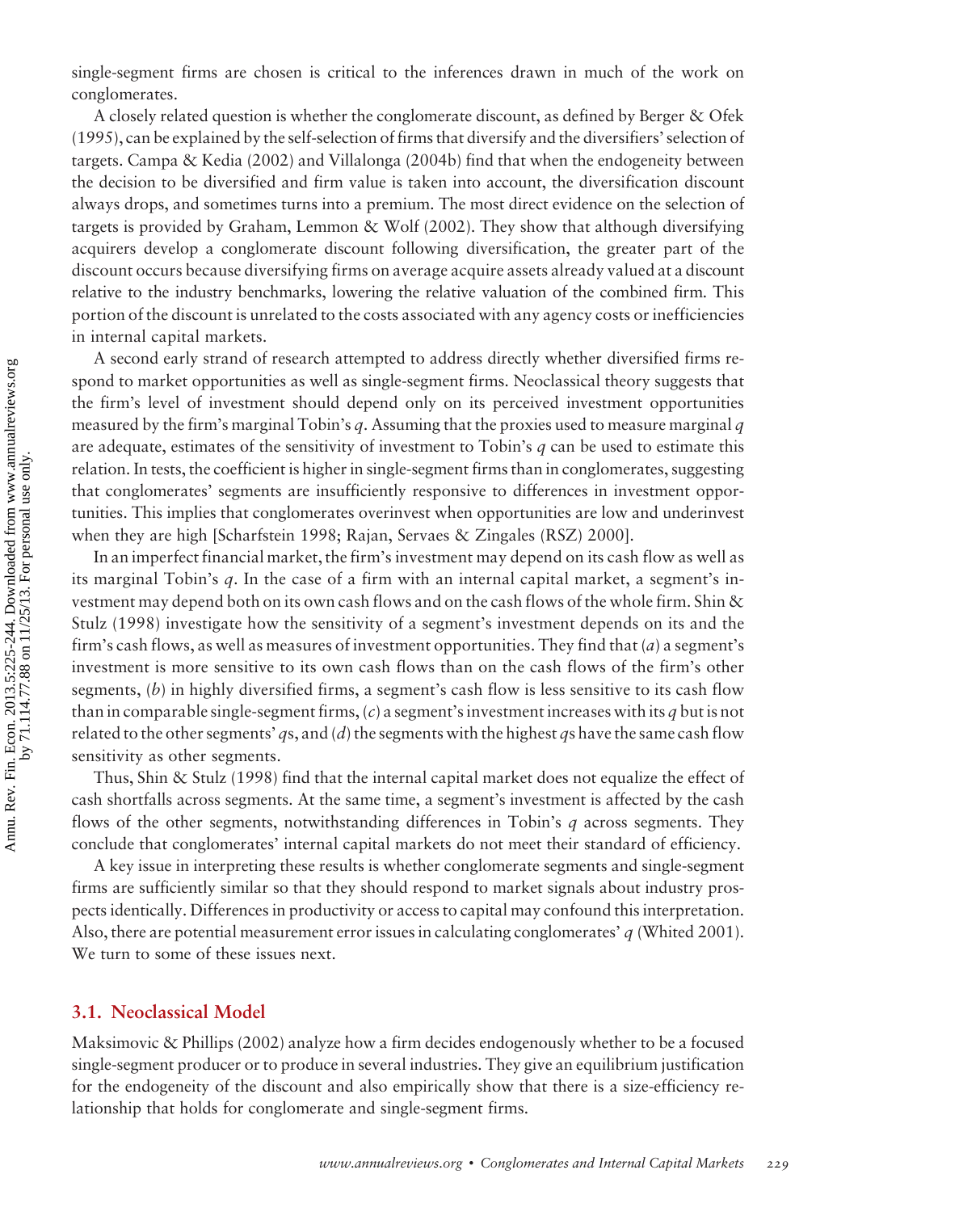To illustrate their model, assume that there are two industries. Each firm is endowed with a two-dimensional vector of talent that determines its ability to produce in each of the  $n$  industries. A firm with a higher organizational ability or talent in an industry can produce more output with the same amount of input, and thus have higher productivity, than firms with lower ability or talent. Thus, differences in talent have greater economic import when output prices are high relative to input prices.

Maksimovic & Phillips (2002) assume that firms use the variable inputs of labor and capacity units to produce output. As in Coase (1937) and Lucas (1978), it is assumed that there are diseconomies of scale within firms. Specifically, we assume that firms exhibit neoclassical decreasing returns to scale, both in each industry and at the level of the firm, so that marginal costs of production increase with output.<sup>4</sup> A firm will not necessarily produce only in the industry in which it has the highest talent. Instead, it will choose to produce in the industry in which it has the highest talent until the rising marginal costs of production make it optimal to diversify into other industries. Thus, firm structure follows the comparative organizational abilities of firms.

For concreteness, consider a population of firms that can operate in a maximum of two industries, which we denote as industry 1 and industry 2, respectively producing outputs  $q_1$  and  $q_2$ . All firms are assumed to be price-takers. The productivity of each firm can be modeled by a vector  $(d_1, d_2)$ , where the firm's innate productivity in industry i is  $d_i$ . If they choose to operate in industry i, firms that have a higher productivity,  $d_i$ , produce more output,  $q_i$ , for a given level of inputs. The profit function of each firm is given by

$$
d_1p_1q_1 + d_2p_2q_2 - \alpha q_1^2 - \alpha q_2^2 - \beta (q_1 + q_2)^2, \tag{1}
$$

where the  $p_i$  and the prices of output in industry  $i = 1$  or 2 and  $\alpha$  and  $\beta$  are positive cost parameters. The profit function embodies the assumption of neoclassical diminishing returns within each industry (the  $\alpha$  terms) and the assumption that when organizational talent is a scarce resource, costs depend on the firm's total size (the  $\beta$  term).

The model can be solved at the firm level to give the firm's optimal participation  $(q_1, q_2)$ , in each of the industries as a function of its own productivity vector  $(d_1, d_2)$ , and output prices  $(p_1, p_2)$ . The optimal  $(q_1, q_2)$  depend on the margins  $v_i = d_i p_i$ , and if the firm produces in industry i its output will be increasing in  $v_i$ . The firm will be a conglomerate and produce in both industries if  $\theta v_1 < v_2 < \frac{v_1}{\theta}$ , where  $\theta = \frac{\beta}{\alpha + \beta}$ . For values of  $v_1$  and  $v_2$  outside of this range, a firm will choose to be a single-segment firm.

Figure 1 illustrates which firms choose to be either conglomerates or single-segment firms. Firms in region II optimally choose to be conglomerates, whereas firms in regions I and III choose to produce in a single segment. Specialization is optimal if the firm is much more productive in one industry than in the other; diversification is optimal if the productivities  $d_i$  are similar. When the diminishing returns in each industry  $\alpha$  are severe relative to the diseconomies of total size  $\beta$ , the area of conglomeration in region II will be larger. Thus, the decision to diversify depends in part on the firm's comparative productivity in the two industries and the relative size of the costs of specializing within one industry  $\alpha$  compared to the costs of producing at large scale  $\beta$  in both industries.

The same arguments can be generalized to the case of  $n$  industries. All things equal, there is an inverse relation between segment size and productivity. The relation between firm size, number of segments, and productivity depends on the distribution of managerial talent. If talent has

<sup>4</sup> For a more comprehensive discussion of the model, fixed costs or minimum scale, implications for the conglomerate discount, investment in capital, and simulations of segment size, see Maksimovic & Phillips (2002, 2007).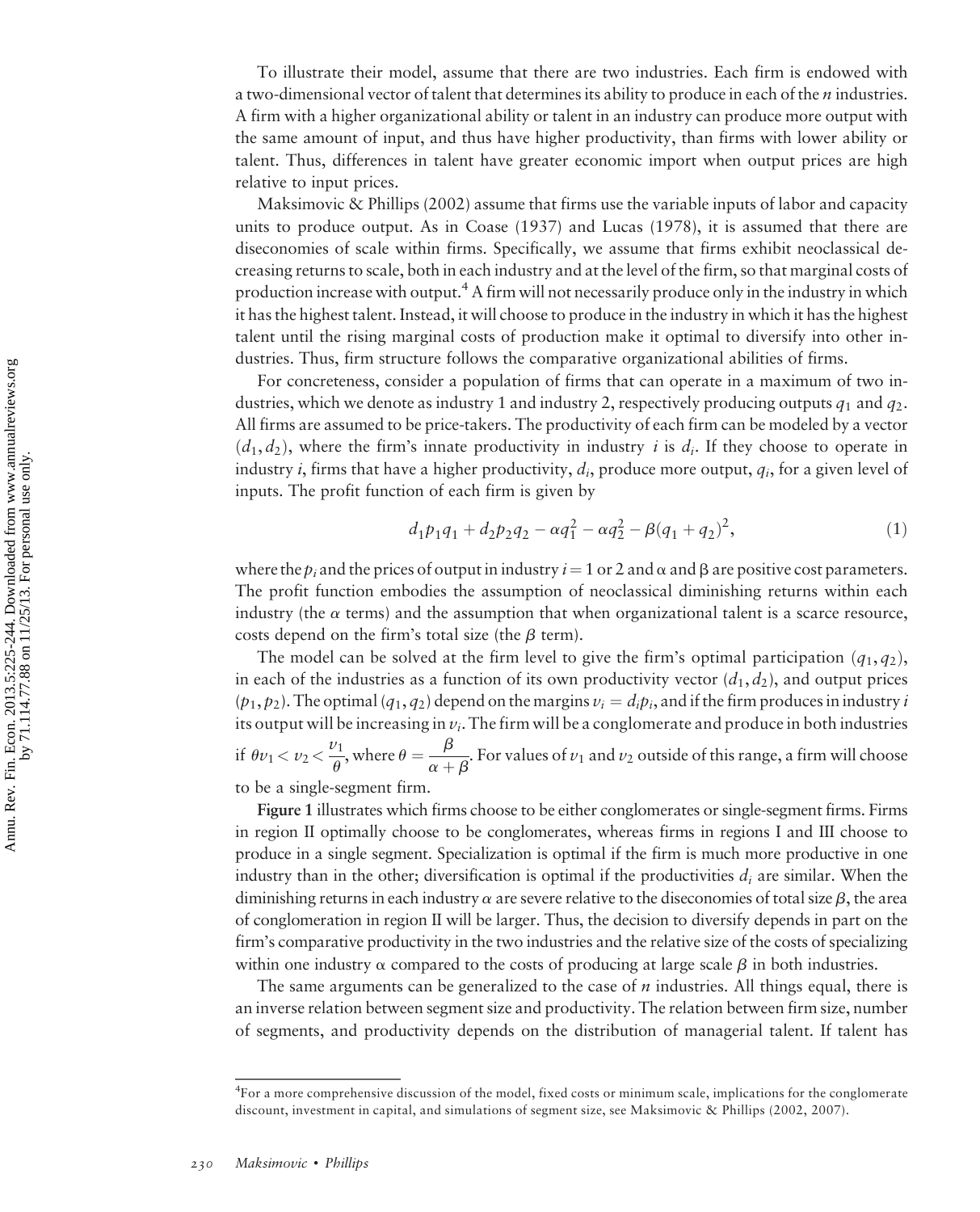

#### Figure 1

Optimal firm organization. Each firm is represented as a point in  $v_1 - v_2$  space. The firm operates as a single-industry firm in regions I and III and as a conglomerate in region II. The slope  $\theta$  depends on the relative magnitudes of diseconomies of scale in each industry relative to diseconomies of aggregate size.

a common cross-industry component, then more productive firms will be larger and are likely to diversify into a larger number of industries. If the distribution of talent has no common component, so that the ability of a manager or managerial team is independent across industries, then the most productive firms are likely to be smaller. Maksimovic & Phillips (2002) illustrate these points with a simulation in which each manager is described by a vector of standard normal variables measuring his talent in each industry. When talent has a common component across industries, productivity for a conglomerate's main division is high and declines less in secondary divisions. If talent is industry specific, they show that the decrease in productivity is higher as firms add divisions.

Figure 2 provides empirical evidence using Census data and shows how a segment's Total Factor Productivity (TFP) varies with segment size.<sup>5</sup> As predicted, controlling for the number of segments in a diversified firm, TFP decreases as the segment's relative size within the firm falls. Consistent with the existence of a common talent component, larger firms are more productive on average than smaller firms and especially so for multiple segments, not just their biggest segments.

Maksimovic & Phillips (2002) also examine how the conglomerate firms grow in response to demand shocks. A conglomerate firm can winner-pick by reallocating its organizational talent and capital to industries that have positive demand shocks and in which it has a comparative advantage and by reducing its exposure to industries in which it is underperforming. A positive demand shock in an industry sets up incentives to increase its output in that industry and, given decreasing overall returns to scale, decrease its operations in other industries. However, if there is fixed productive capacity in an industry and a market for capacity (through mergers and acquisitions) in equilibrium there are additional effects. The increase in demand also increases the price of capacity, increasing the opportunity cost of producing in that industry. This makes expansion, or even remaining in the industry, relatively less attractive to the less productive producers, leading to the prediction that following a positive shock, highly productive producers increase in size more than

<sup>5</sup> Maksimovic & Phillips (2002) use very detailed plant-level Survey of Manufactures Longitudinal Research Database data from the Census Bureau to classify each firm's plants into three-digit SIC codes. Thus, their classification of firms' assets is not subject to the same aggregation issues that characterizes COMPUSTAT segment data.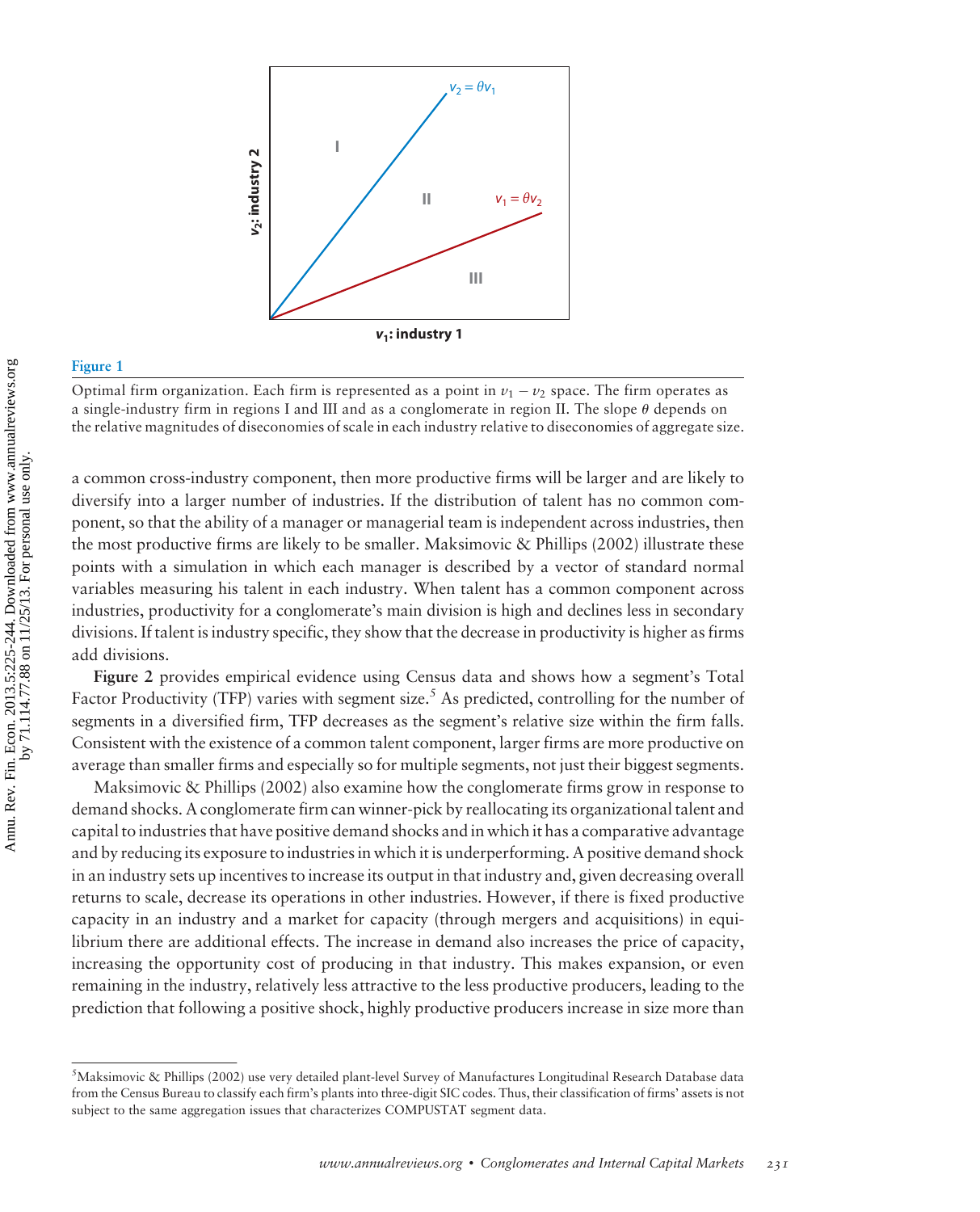

#### Figure 2

Productivity ordered by segment size, with segment 1 being the largest segment. Segment productivity is productivity relative to the industry average, thus productivity above (below) zero represents a segment that is above (below) the industry-year average.

less productive producers, with the least productive producers shrinking in size or selling capacity and transitioning into other industries. Maksimovic & Phillips report responses to shocks consistent with those predictions in their sample of US manufacturing industries.<sup>6</sup>

Recently, Arikan & Stulz (2011) provide additional evidence of a broadening of firm scope early in the firm's life cycle. Firms start to acquire early and the acquisition rate of firms over time follows a U-shape in the post-initial-public-offering years. Young firms acquire at the same rate as mature firms. Moreover, firms engage in diversifying acquisitions early, with a 0.41 probability that a firm's first acquisition is a diversifying acquisition. These diversifying acquisitions realize positive excess returns. The pattern of acquisitions described by Arikan & Stulz (2011) is consistent with the neoclassical model.

The neoclassical model has been extended and applied in different contexts. Gomes & Livdan (2004) provide a test of a dynamic version of the model without a market for assets. Yang (2008) specifies a structural model of asset sales in a neoclassical model and calibrates it using Census data on manufacturing firms. Maksimovic & Phillips (2001) show that the flows of assets across firms in US manufacturing are mostly between conglomerates and are consistent with the predictions of the neoclassical model. Maksimovic, Phillips & Prabhala (2011) show that the decisions by acquirers to keep or sell plants in different divisions belonging to target firms can be predicted using the neoclassical model. Acquirers whose marginal plants have low productivity (suggesting that they are close to or exceeding their efficient size even before they engage in the acquisition) sell a larger proportion of acquired plants within three years of an acquisition than acquirers whose marginal plants before the acquisition are productive.

<sup>6</sup> However, they find small segments of conglomerates are sold or closed down much more aggressively than comparable single-segment firms or main divisions of conglomerates with equal productivity. They also identify a sample of conglomerates that subsequently refocused and show that these conglomerates did not invest optimally in response to demand shocks in years prior to their breakup.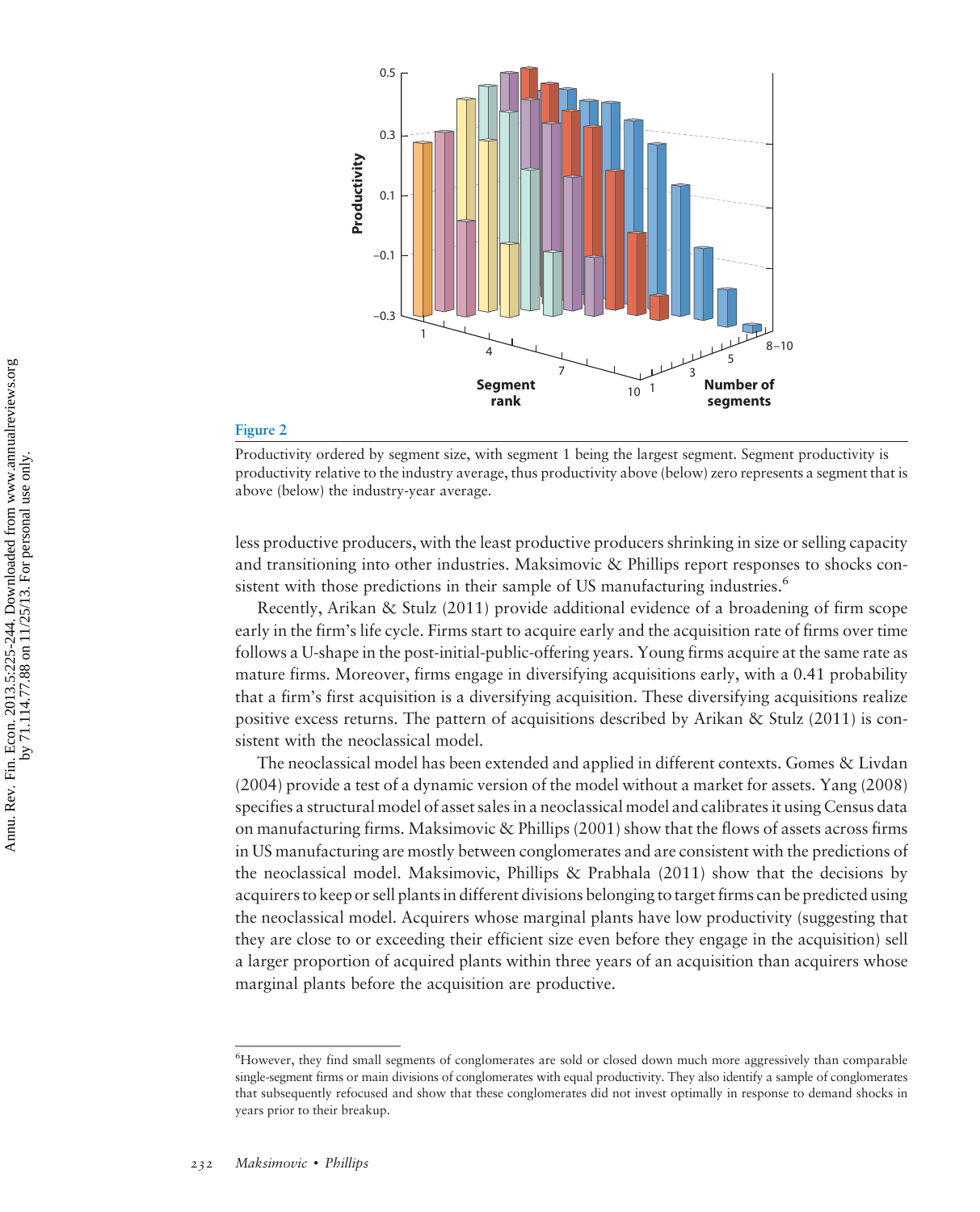Overall, the neoclassical model provides a framework for analyzing both the size and productivity of firms' units. It also generates testable predictions about the growth of these units and the flow of assets across conglomerate firms. These predictions are broadly consistent with the data and suggest that conglomerate firms are formed in response to valuable investment opportunities. However, the model does not address the potential effect of market imperfections in the financial and product markets, as well as possible agency conflicts within firms. We turn to these next.

#### 3.2. The Bright Side of Internal Capital Markets

If we move away from a neoclassical world with perfect financial markets and profit-maximizing managers, is there an advantage to internal capital markets? Stein (1997) lays out the benefits. The starting point is that the financial market has less information about the value of investment projects than do managers and that each manager has a private benefit from running the particular project they control. As a result, for some parameter values the managers have an incentive to induce the financial market to fund bad projects. In Stein's model, for some parameter values the financial market rations capital to managers to reduce the cost of the informational asymmetry, leading to inefficiently low investment.

Stein argues that an internal capital market mitigates this problem. To show this, he introduces a second level of hierarchy involving an internal monitor. The monitor has several managers reporting to him and allocates capital to those managers. Justlike the first-line managers, the monitor is self-interested and has an incentive to dupe the financial market. However, he differs from the financial market because he has access to better information about the projects. He differs from the first-line manager because he can select which of the available projects to fund so that his compensation is not tied to the outcomes of all the projects, but only a subset of the best projects he funds.

Stein shows that as a result of the monitor's incentive structure and his informational advantage over the financial market, the monitor will engage in winner-picking, funding only the best projects. Moreover, both the improved incentives of the monitor and the predictability of project outcomes that comes with a larger scale of operations reduce the costs of informational asymmetry faced by the market, relaxing the credit constraints faced by the firm. Although the foregoing suggests that larger firms would always be more efficient, Stein argues that as the firm's size increases the efficiency of the monitor declines, fixing the size of the firm to be finite.

To provide a trade-off between a focused and conglomerate organizational form, Stein's model introduces an additional set of considerations. Suppose that the monitor observes a project's outcomes with error. Then capital will be misallocated. It turns out that the type of errors made makes a difference to the optimal organizational form. If the errors are correlated across projects in the same industry segment, then there is an advantage to operating a focused internal capital market. This is because the monitor's choice of best projects is not distorted by correlated errors. In that case, the scope of the firm is determined by a trade-off between the advantages of diversification due to winner-picking and disadvantages that result from not taking advantage of the correlation structure of errors made by the monitor.

The notion of winner-picking has attracted a lot of attention in the literature. The study of estimation errors made by headquarters has attracted a great deal less attention in the literature, despite its centrality to the identification of the costs of diversification in Stein's model. In particular, given the recent work on misvaluation in markets, it would be interesting to have some notion of the differential forecasting ability of internal misevaluations by conglomerate firms relative to that of markets.

Guedj & Scharfstein (2004) provide clear evidence on winner-picking within an internal capital market. They compare the research and development strategies and subsequent outcomes of small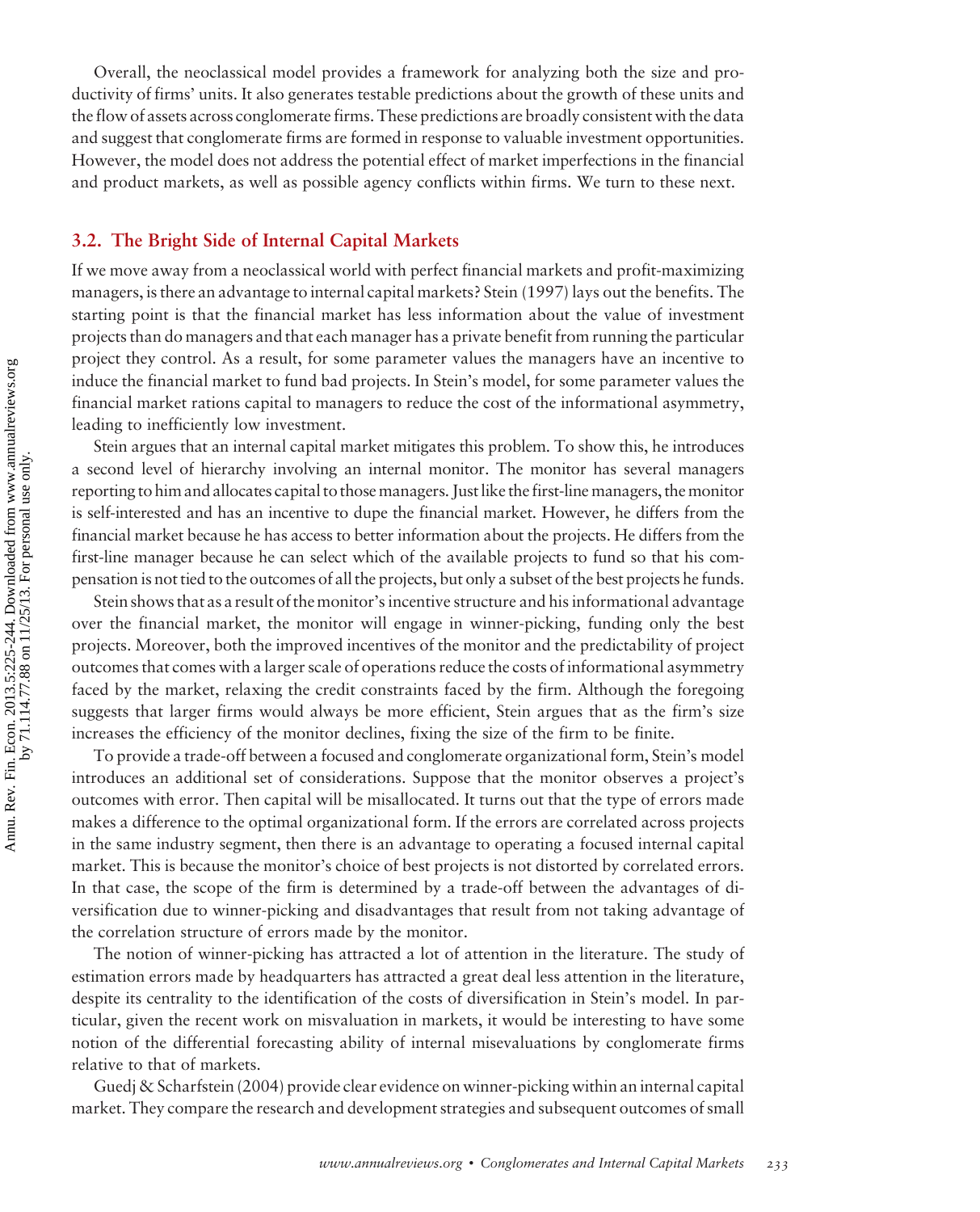biopharmaceutical firms with those of larger firms. The former are typically focused on one standalone project, such as the development of a specific drug, whereas the latter usually have the option of picking among several drugs to develop.

Guedj & Scharfstein (2004) find that small firms are more likely to advance drugs that have completed early trials into the next stage than large firms. However, small firms also have considerably worse results at the next stage. This pattern is especially evident for those stand-alone firms that have large cash reserves.

As in Stein (1997), single-product firms do not abandon projects optimally, whereas managers of multiproject firms shift resources in response to new information. In that light, firm size can be viewed as a response to an agency conflict between the managers of single-product firms and shareholders. Unfortunately, because all the projects involve cancer drugs, the study does not address estimation errors at the heart of the diversification costs in Stein.

Khanna & Tice (2001) examine the responses of discount retailers in response to Wal-Mart's entry into their local markets. They identify 24 stand-alone incumbent discount retailers and 25 incumbent discount divisions of diversified discounters. They investigate the incumbents' responses to Wal-Mart's entry while controlling for factors such as productivity and size.

Khanna & Tice (2001) find that conditional on staying in a market following Wal-Mart's entry, diversified firms invest more than focused firms and their investment is more sensitive to their own productivity levels than that of focused firms. They also find evidence that diversified firms transfer funds away from failing discount divisions. Moreover, diversified firms appear to be quicker in deciding whether to stay and compete with Wal-Mart or to exit the market. Overall Khanna & Tice conclude that internal capital markets work well for these firms and that the competitive responses of diversified firms are more efficient than those of focused retailers. As in the case of Guedj & Scharfstein (2004), Khanna & Tice's evidence pertains to internal capital markets in general and does not address the question of diversification per se.

Anjos & Fracassi (2011) argue that there are additional informational advantages to adopting a conglomerate form that spans industries. They conjecture that it is advantageous for firms to acquire information that is dispersed across industries. However, it is costly to acquire information possessed by unrelated firms in industries with which the firm does not normally transact. The greater the "distance" between industries, the higher the cost of a single-segment firm becoming informed about innovation in the other industry. By contrast, Anjos & Fracassi posit that information travels freely between the units of a conglomerate. Thus, conglomerates reduce the cost of information acquisition by making available information from each of their participating segments.

If conglomerates facilitate the transmission of information across their segments, then the pattern of diversification becomes very important. Conglomerates that have segments "near" each other are less valuable as conduits of information than conglomerates whose segments are located "far" from each other. For example, if two industries transact substantially with each other, as measured by input-output tables, they can be defined as being directly linked. The distance between two industries can then be defined as the minimum number of links between the two industries. All the industries in the economy can be depicted as a network, in which some industries are more central than others.

Anjos & Fracassi (2011) obtain a measure of industry-adjusted centrality—an asset-weighted measure of the extent to which access to the conglomerate's information flows advantages its segments over single-segment firms in the same industry in obtaining information from other industries. Consistent with their claim that conglomerates use information more, they show that conglomerates with greater industry-adjusted centrality generate a higher number of industryadjusted patents and citations.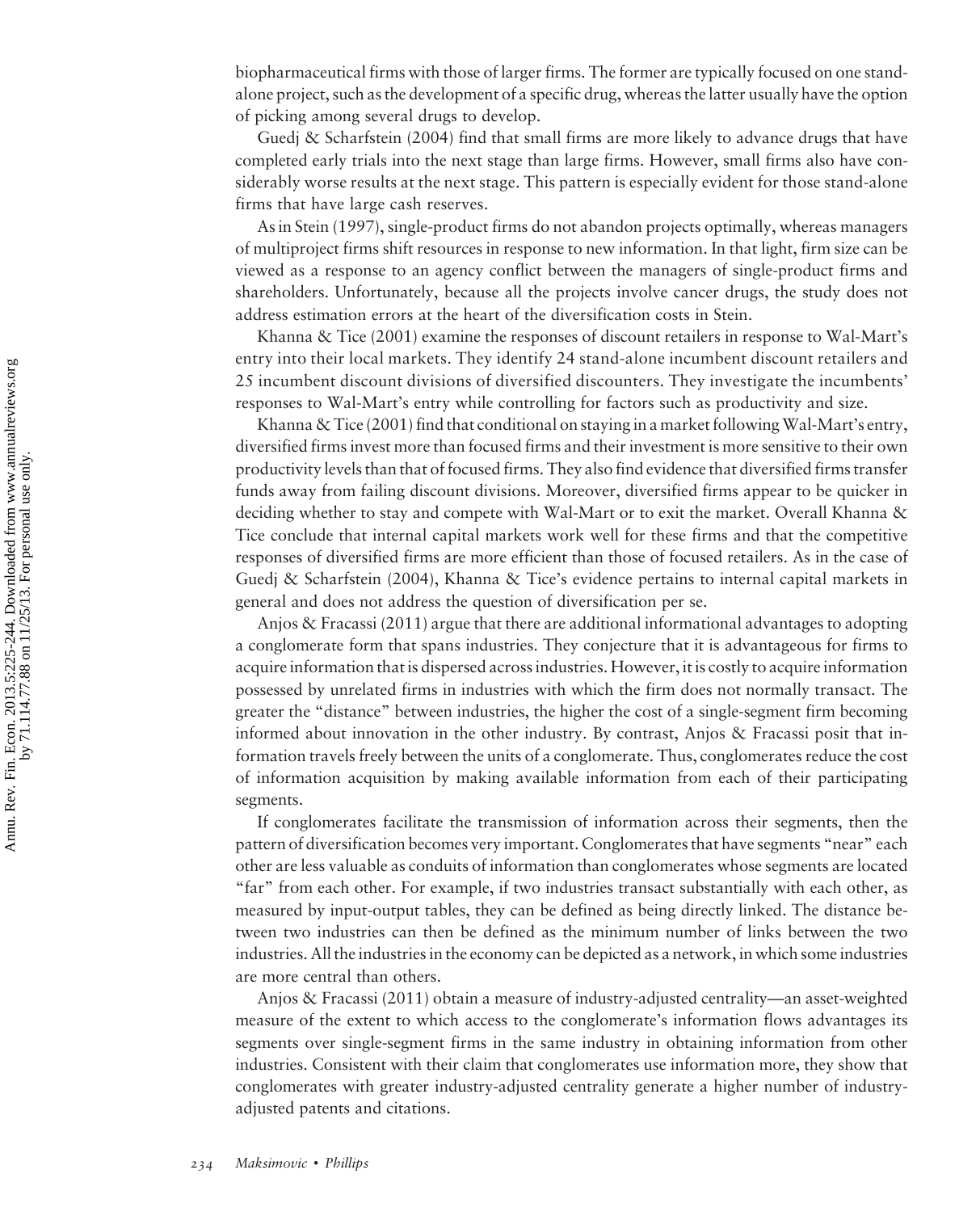Tate & Yang (2012) examine a second informational advantage of conglomerates: information about the quality of potential employees. They show this result by examining workers after plant closures, using detailed data from the Census Bureau. Displaced workers experience smaller wage losses when they switch jobs or industries internally and when they move to a new firm in a new industry in which their old firm also operates. This suggests that diversified firms are using proprietary information about the workers to select the most productive workers at new locations. Tate & Yang also show that diversified firms exploit the option to redeploy workers internally: They redeploy workers from declining industries to expanding industries at a higher rate than the external market.

#### 3.3. Product Market Competition

Winner-picking in internal capital markets is possible because the firm can divert capital from projects with poor prospects to other projects. The key insight is that divisional managers are less entrenched than managers of stand-alone firms and can be more easily prevented from continuing bad projects from which they draw private benefits. Although this flexibility may seem to be a selfevident advantage, there are circumstances where such flexibility reduces value.

In many cases, it is to the advantage of a firm in an imperfectly competitive industry to choose optimally a level of commitment to an aggressive investment strategy. In early work, Brander & Lewis (1986) and Maksimovic (1988) argue that this can be achieved by choice of capital structure. Thus, a firm may choose a capital structure that creates incentives to commit to an aggressive and seemingly value-destroying strategy that causes competitors to scale back, thereby validating the strategy. Phillips (1995) considers the polar case on how debt may constrain firms in their productmarket strategy, as it may commit them to invest less if debt imposes constraints on firms accessing financial capital to undertake investment.

Organizational form will also affect the firm's ability to commit to a strategy. A diversified firm may not be able to demonstrate commitment precisely because it is able to deploy its assets easily. By contrast, the managers of a single-segment firm, similar to a single-project firm studied by Guedj & Scharfstein (2004), can commit to fight over a market segment until its resources run out, even if doing so reduces value. Lyandres (2007) provides another motivation for the inability to commit to an aggressive product-market strategy. In Lyandres, conglomerate firms do not choose a singlesegment financial structure and thus have fewer incentives to commit to increase production.

Evidence is provided by Santalo & Becerra (2008). They replicate Berger & Ofek (1995) but depart from them by staying within a consistent four-digit SIC industry definition when determining the set of comparable single-segment firms. They then estimate the typical diversification-discount regressions, augmenting them with a measure of the number of specialized single-segment firms in the industry. They find that diversification creates value when there are few single-segment competitors, while it destroys value when diversification takes place in industries that consist of a large number of single-segment competitors.

In Matsusaka & Nanda (2002), the internal capital market can reduce value. In their model, managers have a private benefit of investment. Thus, they overinvest if they can. This effect is moderated in stand-alone firms because these firms must access the outside capital market, which constrains overinvestment. By contrast, a firm with an internal capital market is less constrained then a stand-alone firm and is therefore more likely to overinvest. This cost of an internal capital market has to be set against the advantages from the option the firm has of investing in states in which stand-alone firms are constrained. In equilibrium, the benefits of internal capital markets can be greater or less than the costs, and therefore diversification can add or destroy value, depending on the relation between the firm's cash flow and its investment opportunities.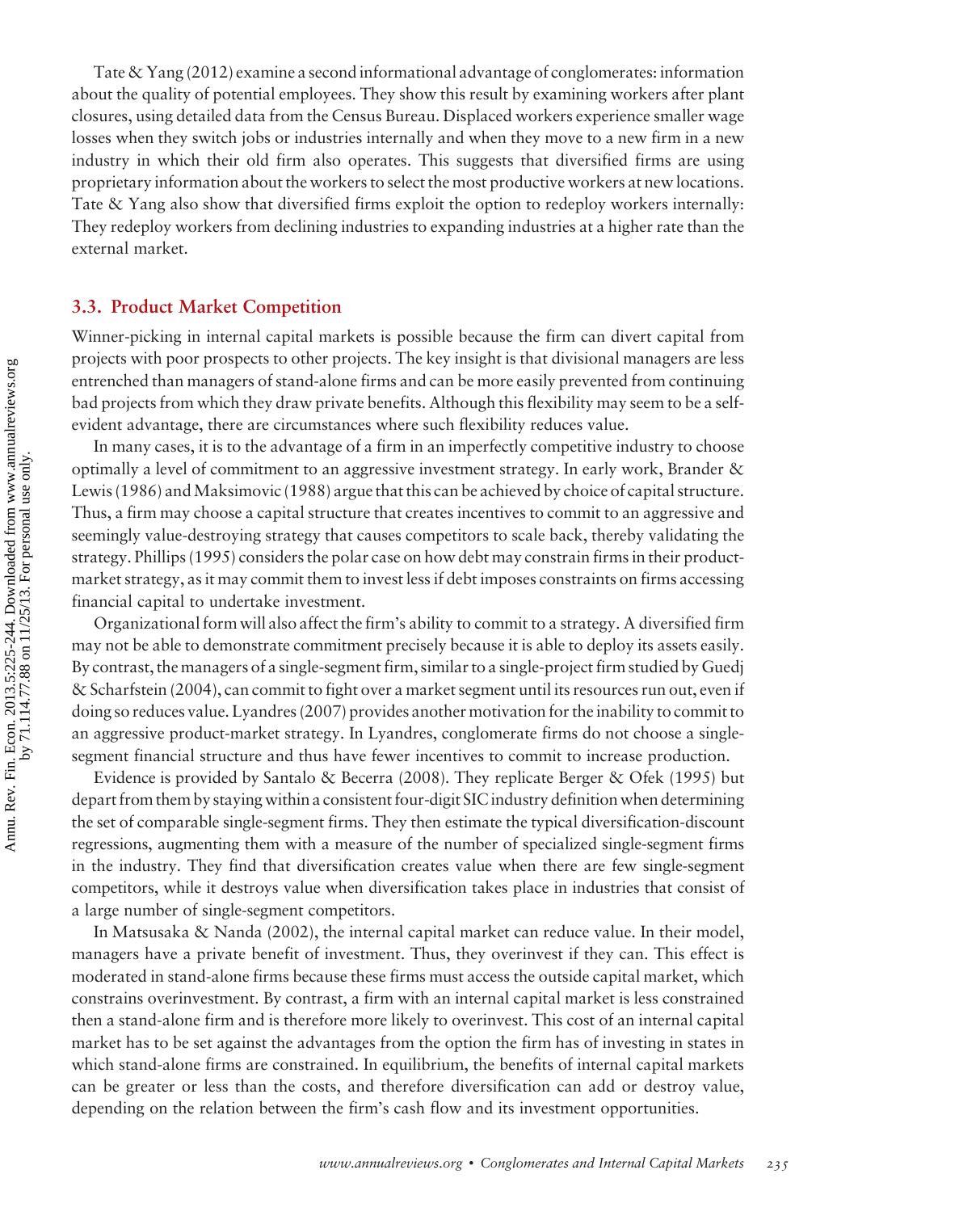Mathews & Robinson (2008) model the interplay between a diversified firm's flexibility in deploying assets to the industry and the single-project firm's flexibility to commit to specific capital allocations in advance. Specifically, the firm with multiple projects has the option to direct capital into the industry when the level of demand is revealed. Thus, it can cap the value of the market opportunity available to a competing stand-alone firm, which has to raise capital in advance before the demand is revealed. When demand is sufficiently uncertain this may be enough to deter participation from stand-alone firms. However, because the stand-alone firm does not redeploy capital easily, it can commit to using the capital it has raised for the market opportunity in that market. This ability to commit is particularly valuable when product-market uncertainty is low.

Boutin et al. (2013) explore the case where the ability of the internal capital market to mobilize resources, specifically cash holdings, gives the conglomerate firm an advantage. In their study of the entry and survival of conglomerate and single-segment firms into markets in France, they find that the impact of group cash holdings on entry of conglomerate firms is more important in environments where financial constraints are pronounced and in more financially dependent sectors. The cash holdings of incumbent and entrant groups also affect the survival rate of entrants in the three-to-five-year postentry window. Their findings suggest that internal capital markets operate within corporate groups and affect the product-market behavior of affiliated firms by mitigating financial constraints.

#### 3.4. Dark Side of Internal Capital Markets

A considerable body of research studies the potential disadvantages of internal capital markets. We focus on two flavors of this argument. First, several authors have argued that internal capital markets are associated with bargaining between different units of the firm, which results in a systematic misallocation of resources within the firm. Second, it has been argued that managers of firms engage in empire building. In this view, conglomerate firms are not efficient organizations for channeling assets to their most productive uses but are likely to be agglomerations of assets acquired by managers who obtain private benefits from controlling large firms.

The position that firms' internal capital markets are prone to distortions due to bargaining is most clearly laid out by RSZ (2000). They start from the position that although top management can direct capital expenditures across divisions it cannot commit to a future distribution out of the value created by the divisions. As a result, the distribution of the surplus is determined through negotiations between divisions after the surplus has been realized.

RSZ assume that the outcome of the ex post bargaining between divisions is itself determined by the distribution of capital across divisions. Hence, in RSZ, top management uses the initial allocation of investment to divisions to substitute for its inability to commit to a distribution of surplus. This will in general be less efficient in motivating divisional managers to invest efficiently than the case where top management can provide the appropriate incentives by committing to a specific distribution of profits that the divisions realize. Thus, the capital expenditures of conglomerates will be less efficient than those of single-segment firms. However, they are value maximizing given the constraints that top managers face.

Specifically, RSZ assume that each division can invest in two types of projects. Efficient projects are value maximizing; defensive projects produce less value, but the revenues can be better defended against redistribution to other divisions. The divisional manager's incentive to choose a defensive project is higher when there is a high diversity of investment opportunities, because that is the case when the division's high profits are more likely to be lost to other divisions. The model predicts that to mitigate these incentives, top management transfers capital from large high-value divisions to low-value divisions. RSZ provide evidence consistent with this prediction.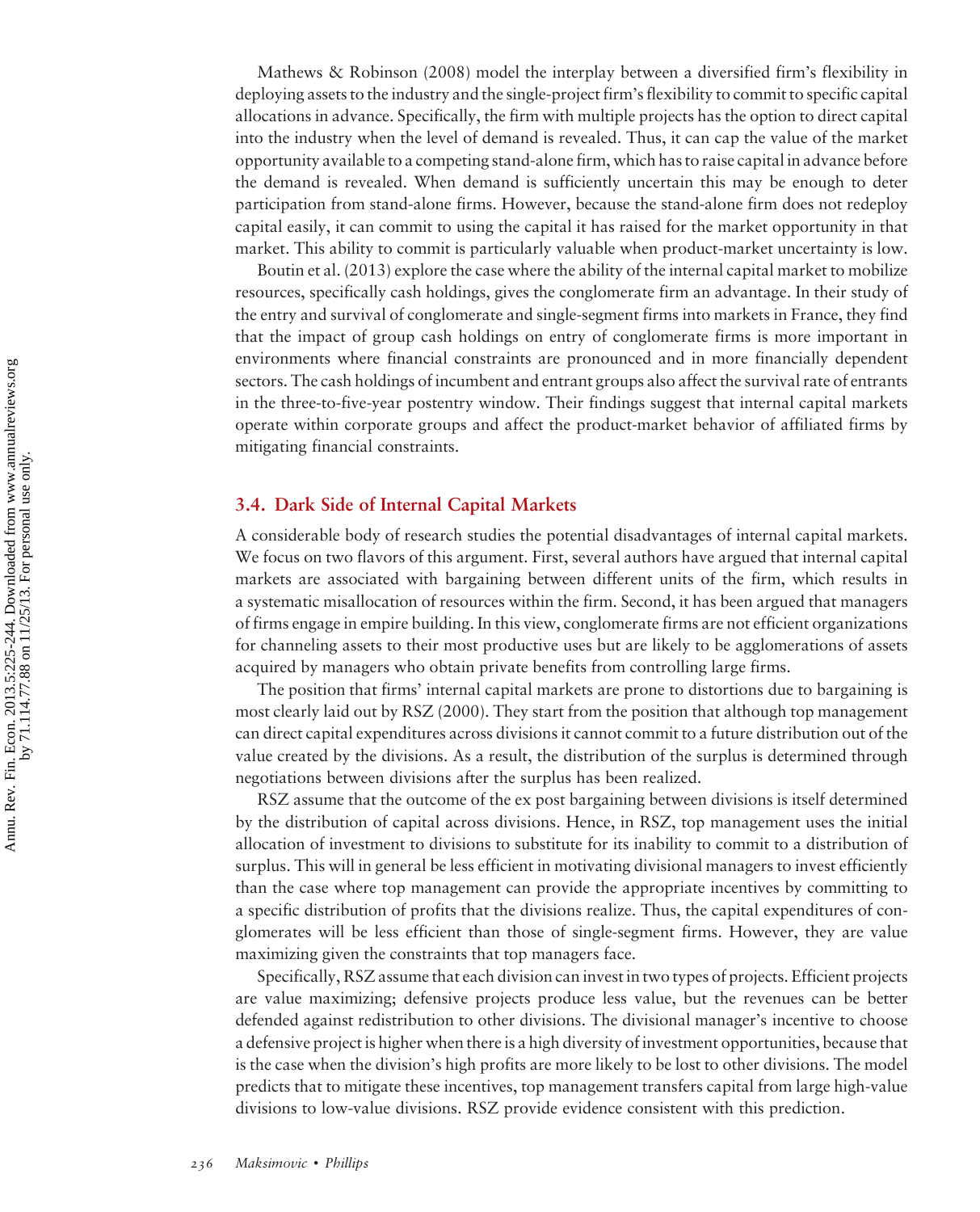RSZ assume implicitly that the divisional structure within a firm is given. However, by altering the divisional structure, the top management can mitigate these conflicts. This might be done by rearranging the reporting structure across existing divisions as in Ozbas (2005). Ozbas shows theoretically how conglomerate multiple-division firms can improve the incentives of divisional managers to report truthfully through organizational processes such as rigid capital budgets, job rotation, centralization, and hierarchies.

Alternatively, the firm can trade divisions and assets with other firms to create a divisional portfolio that reduces ex post bargaining costs. Such markets exist and are likely to be quite liquid in many industries. Maksimovic & Phillips (2001) document the existence of an active market for partial-firm sales in the US manufacturing sector and show the transactions to be on average consistent with efficient reallocation. In terms of the number of plants transferred from one firm to another this market rivals in size the merger market. Interestingly, the typical participants in the market are large conglomerates that have multiple three-digit SIC segments and it is the smaller, less efficient segments of a conglomerate that are most likely to be sold to other conglomerates.

Seru (2013) examines firm R&D by conglomerate and single-segment firms and finds that after diversifying mergers, R&D declines. His control set is firms whose diversifying proposed mergers were canceled for exogenous reasons. Although he documents that R&D declines, it may be that managers of firms whose mergers are canceled keep innovating to be a more attractive acquisition target in the future. By contrast, successful acquirers switch to commercialization. Thus, it is the potential of an acquisition that raises ex ante  $R&D$ . Phillips  $&Z$ hdanov (2013) show that this incentive effect of acquisitions is powerful. Apple Inc.'s purchase of PA Semi, a maker of lowpowered computer processors that are now used in the iPad, fits this example. Postacquisition researchers previously employed by PA Semi left Apple; however, their product was clearly a commercial success.

Gormley & Matsa (2011) investigate a different type of agency problem—empire building by managers who wish to reduce their exposure to their firm's risk. They point to circumstances where diversification is initiated by managers of firms that learn that their firms are exposed to an exogenous increase in legal liability arising from its workers' exposure to newly identified toxic chemicals. Such firms often undertake aggressive growth through diversifying acquisitions. These acquisitions are associated with high takeover premiums and negative abnormal returns. Although not the primary objective of their paper, these findings suggest that firms with poor corporate governance that encounter a negative shock can embark on value-destroying diversification.

Glaser, Lopez-de-Silanes & Sautner (GLS) (2013) provide more direct evidence on the resource allocation of a large European-headquartered conglomerate that operates worldwide and has 5 divisions and 22 business units. They obtain proprietary panel data on business-unit profitability, planned capital allocations, and additional allocations following cash windfalls realized by the conglomerate. They also obtain biographical data on the 43 business-unit CEOs who were employed during the sample period, measuring their attainment, power within the firm, and ties with the conglomerate's top leadership. These data enable them to address two important questions: Does the capital budgeting system within the conglomerate allocate capital to projects with the best projected outcomes? Does the personal bargaining power of managers influence the allocation of capital?

GLS find that the ex ante capital allocations that arise from the firm's capital budgeting process are efficient relative to the firm's own realized earnings-before-interest-and-tax and sales projections and consistent with Maksimovic & Phillips (2002). They do not find a relation between their measures of unit CEOs' power and capital allocations and suggest that power and connections are not important factors in this firm's normal capital budgeting. Next, GLS study how allocations are affected by unexpected exogenous cash windfalls that the conglomerate's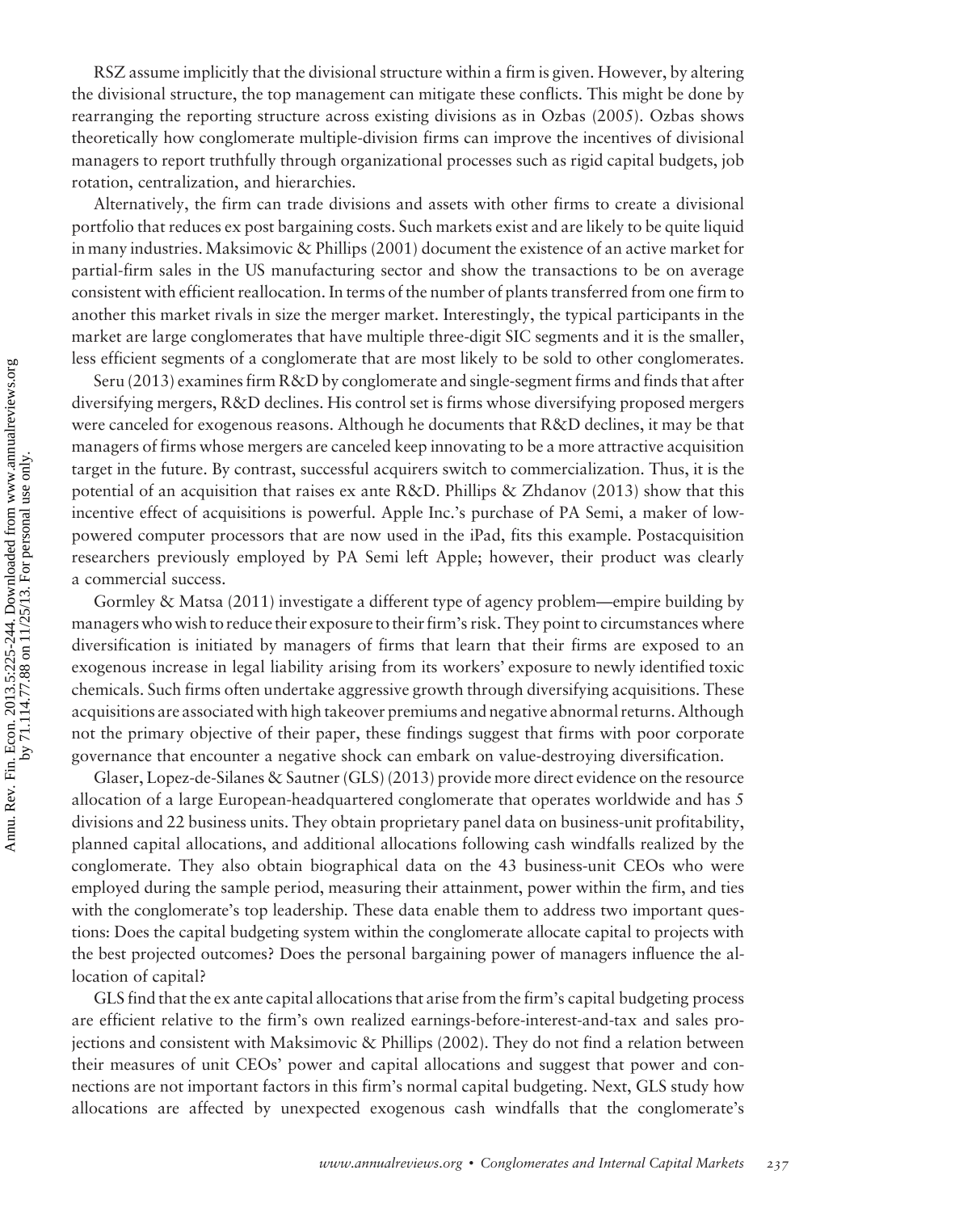headquarters received from sales of equity stakes in other businesses. Here, they find that managers with more bargaining power get significantly larger (than predicted by fundamentals) windfall capital allocations for their own business units.<sup>7</sup> Thus, although there is no evidence that bargaining power matters in the formalized allocation processes, it does predict the distribution of unexpected cash windfalls.

These results suggest that the allocation of resources within conglomerates is more complex than predicted by simple models. They also point to the need for research on the selection of managers by conglomerates' units. GLS find that there seems to be a negative correlation between managerial power and the Tobin's  $q$  of his or her business unit.

#### 4. INTERNAL CAPITAL MARKETS: DYNAMIC ISSUES AND FINANCIAL DEPENDENCE

One of the central justifications for an internal capital market is that the multiple-industry structure may allow firms to allocate capital from divisions that have extra funds to divisions that do not produce sufficient capital themselves yet have profitable projects. The central question is therefore whether the multiple-industry structure relaxes potential financial constraints and may as well help firms avoid the deadweight costs of financial distress.

Billett & Mauer (2003) provide some of the earliest evidence on this question. They recognize that a division's opportunities may not be best proxied by the average or median  $q$  of firms in their industry and thus construct a fitted q. Billett & Mauer demonstrate that funds flow toward financially constrained efficient divisions of conglomerates and that these types of transfers to constrained segments with good investment opportunities increase firm value. They show that the higher the transfers to financially constrained segments with good investment opportunities, the higher the overall valuation of the conglomerate. Billett & Mauer thus provide evidence that financing constraints are important to the relation between internal capital markets and excess value of the conglomerate relative to single-segment firms.

Maksimovic & Phillips (2008) examine whether conglomerate firms relax single-segment financial dependence, engage in winner-picking, and expand in high-growth industries through acquisitions and investment. For each stand-alone firm or conglomerate segment, they construct a measure of financial dependence that captures when a firm should invest more in a division than that division's internal cash flow. A firm can overcome its predicted financial dependence either through raising capital or, if it is a conglomerate, by transferring funds from other divisions.

Maksimovic & Phillips (2008) find that in growth and for consolidating industries, multipleindustry conglomerates enable financially dependent divisions to invest and acquire assets at a higher rate than similar financially dependent stand-alone firms. This effect is especially strong for the most efficient segments of conglomerate firms. They also examine plant closures and find no evidence that conglomerates postpone plant closures. Given plant closures do not require extensive financial capital, that there is no effect of the conglomerate firm on plant closures gives additional credence to the role of conglomerate firms in relaxing financial constraints.

Hann, Ogneva & Ozbas (2013) examine whether coinsurance among a firm's business units can reduce systematic risk through the avoidance of countercyclical deadweight costs. They

<sup>7</sup> This is interesting, because initial allocations have slack built in and are usually underspent. Thus, even after the additional windfall gains, successful business units run by powerful CEOs may still not overspend the originally projected budget. Duchin & Sosyura (2013) report evidence that divisional managers with better connections to the CEO receive more investment capital. However, these managers with better connections may have been placed in positions that have more growth potential and thus require more capital.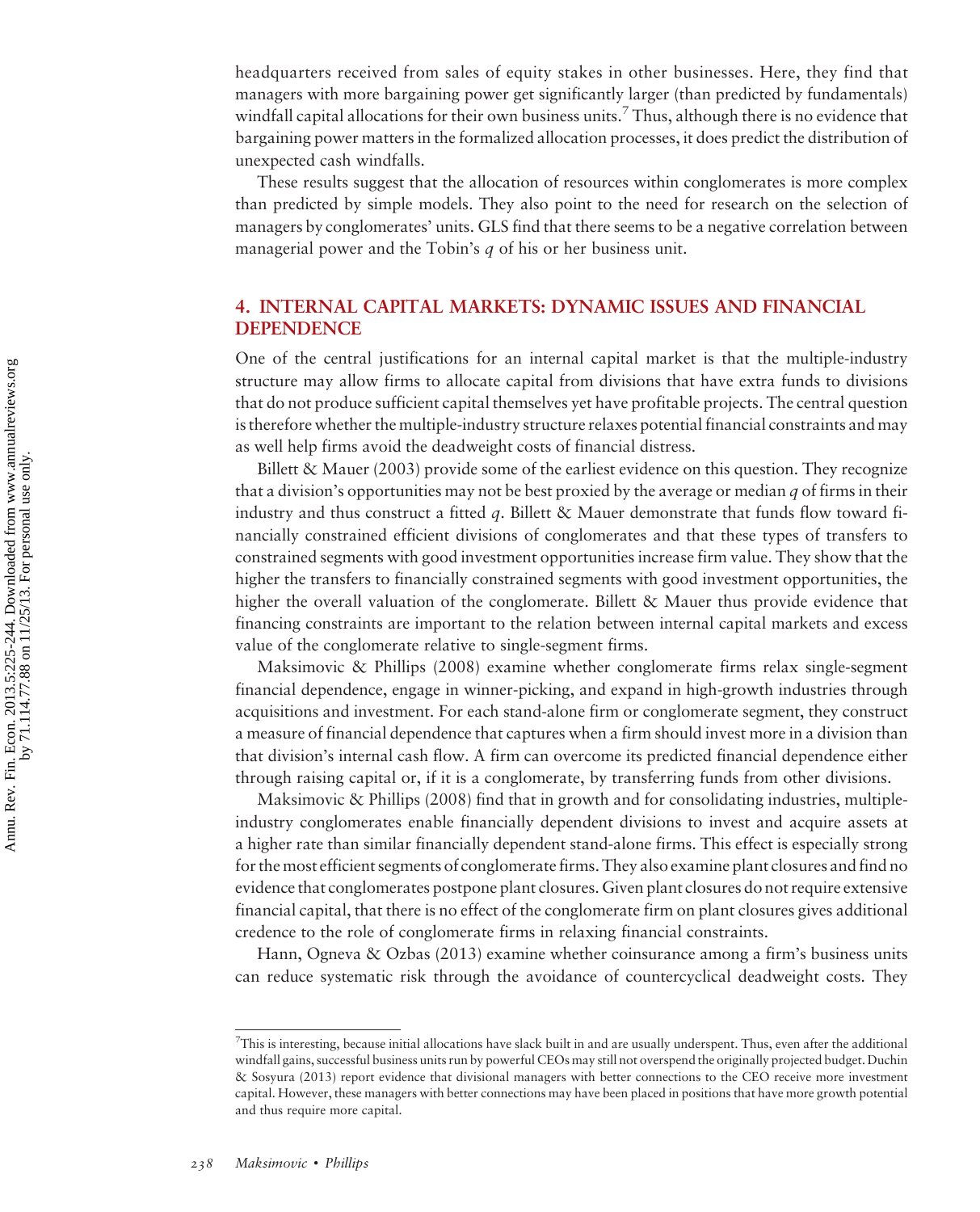examine the cost of capital for diversified firms and find that diversified firms with a lower correlation in cash flows have on average a lower cost of capital than comparable portfolios of stand-alone firms. Holding cash flows constant, their estimates imply an average value gain of approximately 5% when moving from high- to low-correlation groups of firms. They show that conglomerate firms benefit through a lower cost of capital from relaxing potential costs of financial distress. Their results are stronger for firms that are ex ante classified as financially constrained.

Several recent papers investigate the conglomerate firms and the allocation of capital during times of industry distress and the recent financial crisis. Dimitrov & Tice (2006), Gopalan & Xie (2011), Kuppuswamy & Villalonga (2010), and Matvos & Seru (2012) examine whether in economic and financial crises, conglomerate firms fare better and cut investment less than singlesegment firms that face potential financial constraints. Dimitrov & Tice (2006) show that during recessions, industry-adjusted sales growth rates drop more for bank-dependent focused firms than for bank-dependent diversified firms. This result holds after controlling for endogeneity of the diversification decision and survivorship bias. Conglomerate firms exhibit less cyclical behavior than single-segment firms who are more adversely affected by recessions.<sup>8</sup>

Gopalan & Xie (2011) provide evidence that conglomerate firms enable firm segments to avoid financial constraints during times of industry distress. They show that segments of conglomerate firms in times of industry distress have higher sales growth, higher cash flow, and higher expenditure on research and development than single-segment firms. These findings are of larger economic magnitude for segments of conglomerate firms with high past performance, for unrated firms, and in competitive industries. In contrast, single-segment firms increase their cash holdings. They also show that the diversification discount reduces during industry distress.

Two recent articles examine how conglomerate firms fared in the recent financial crisis. Kuppuswamy & Villalonga (2010) examine whether the coinsurance effect mattered during the 2008–2009 financial crisis. They find that diversified firms increase in value relative to singlesegment firms during the crisis, a result that is not driven by the endogeneity of either financing constraints or firms' diversification choices. They show that after controlling for the selectivity bias inherent to firms' diversification choices, diversified firms experienced a statistically and economically significant increase in value relative to single-segment firms during the financial crisis.

Kuppuswamy & Villalonga (2010) also examine why diversified firms experienced an increase in value relative to single-segment focused firms during the financial crisis. They find support for two explanations. First, the financial crisis increased the value of the debt coinsurance feature of conglomerates where lenders are willing to maintain lending to more diversified firms, given that assets with imperfectly correlated cash flows provide more stable backing for loans. Second, they also find that conglomerate firms had more efficient internal capital allocation during the financial crisis.

Kuppuswamy & Villalonga (2010) show evidence of more efficient internal capital markets by documenting that the decrease in the diversification discount was significantly larger for mixed industrial-financial conglomerates (rather than purely financial or purely industrial) conglomerates, and for those that had more active internal capital markets. The mixed industrial-financial conglomerates (for example, Berkshire Hathaway and General Electric) comprise 21.5% of the conglomerate segments. It is striking that prior studies of conglomerate firms for the most part excluded firms that had financial segments because of potential worries about risk measurement

<sup>&</sup>lt;sup>8</sup>Maksimovic & Phillips (2002) show that although conglomerates' main divisions are less adversely affected during recessions than single-segment firms, their peripheral divisions are affected more adversely.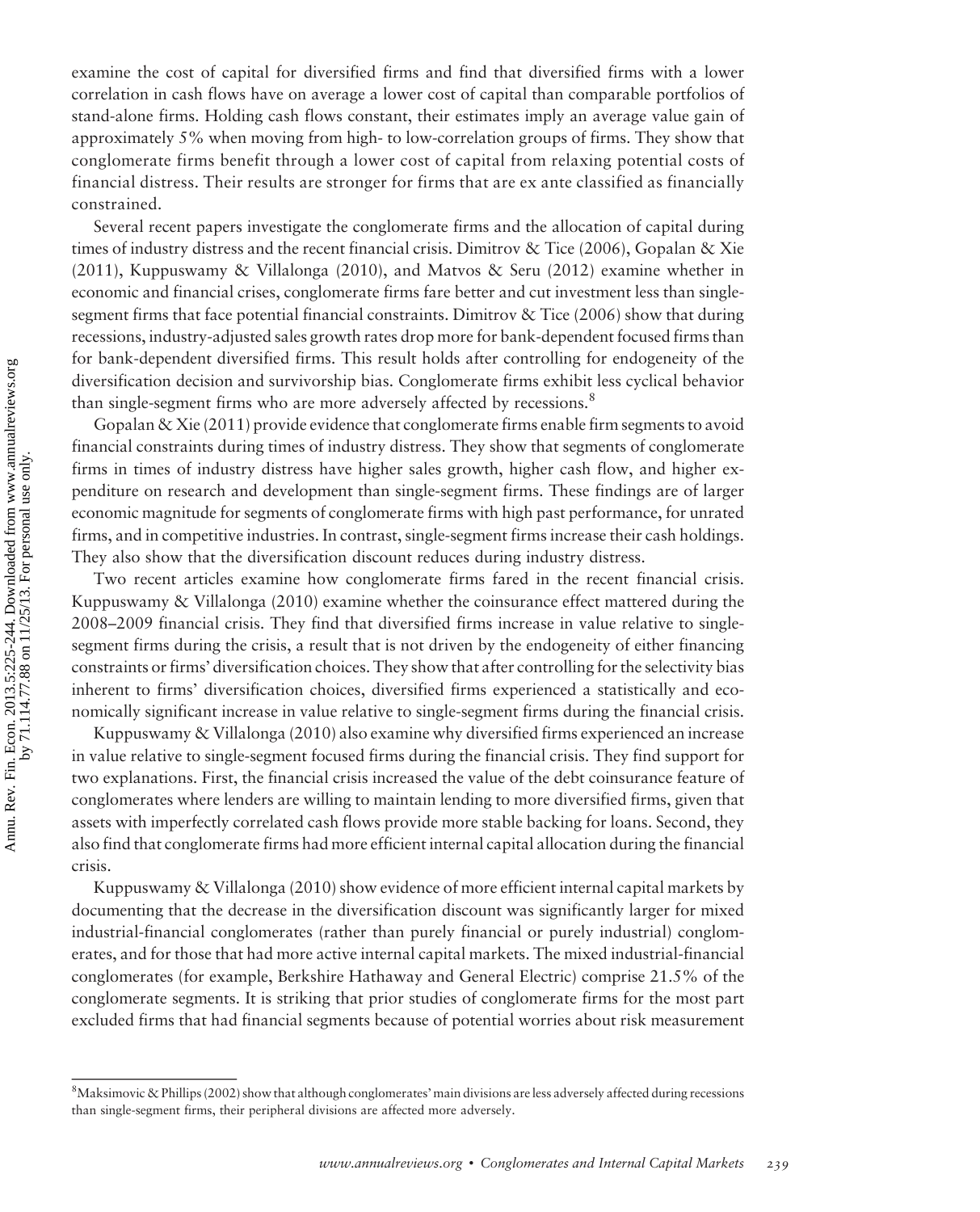and risk shifting within financial segments. However, if financial segments have value, they should have value in particular during a financial crisis.

To examine the effect of differential investment activity by conglomerate firms, Kuppuswamy & Villalonga (2010) construct a measure of how active a conglomerate firm's internal capital market is. This measure is computed by comparing a conglomerate's segment investment ratio to total segment assets to a similar measure for focused firms to obtain an industry-adjusted investment rate. The size of a conglomerate's internal capital market (labeled ICM size) is then calculated by summing the absolute values of its segments' industry-adjusted investment rates. Thus, larger values indicate a higher level of capital reallocation facilitated by the firm's internal capital market. They then relate this measure of internal capital market activity to changes in the conglomerate premium or discount. They find that the coefficient of ICM Size  $\times$  Crisis is positive and highly significant. The implication is that during the 2008–2009 financial crisis, internal capital markets increased in efficiency relative to external capital markets. As a result, diversified firms with larger internal capital markets experienced an increase in value relative to singlesegment firms.

Matvos & Seru (2012) also examine whether there was a benefit to having an internal capital market in the recent financial crisis. They construct a dynamic structural model of internal capital markets as well as present reduced-form evidence. Their baseline evidence suggests that conglomerates trade at a discount during normal times but that in times of financial dislocation their relative or excess value increases. Using their structural model, they conduct a counterfactual outof-sample simulation that shows that resource allocation may be inefficient during normal times, but that internal capital markets offset financial market stress by 16 to 30% relative to stand-alone firms.

To capture financial market dislocation, Matvos & Seru (2012) use the TED spread—the difference between the interest rates on interbank loans and short-term US government T-bills.<sup>9</sup> They interact the dispersion of conglomerate investment and  $q$  with the TED spread and a crisis dummy and examine these interactions on conglomerate excess value and investment. They find a strong nonlinearity in the effect of time-varying external capital market conditions, suggesting a larger impact when there are episodes of extreme financial market dislocation. In extreme cases of financial market dislocation, this lower cost of financing can reduce the cost of borrowing for the diversified firm by a significant amount (∼6.8% in absolute terms), which can increase a conglomerate firm's value relative to single-segment firms.

#### 5. CONGLOMERATE INDUSTRY AND PRODUCT CHOICE

A question that has received much less attention by the conglomerate literature is how do firms choose industries into which to diversify. Theoretical articles from the early 2000s provide some guidance, but empirical evidence was lacking until 2012. Although Maksimovic & Phillips (2002) predicts that firms diversify into industries in which they have a comparative advantage, they do not predict ex ante those industries. Matsusaka (2001) develops a matching model to explain how firms diversify. In his model, firms have different organizational competencies. The organizational competencies are somewhat transferable across industries. As a result, when an industry goes into a secular decline or the firm's competence is no longer a good fit for its industry, the firm diversifies into new industries where it can use its organizational competency. Because the firm may not know

<sup>9</sup> The TED spread is used as a conventional gauge of credit risk, given that it measures the difference between an unsecured deposit rate and the rate on a government-backed obligation (the TED spread) to capture financial market dislocation.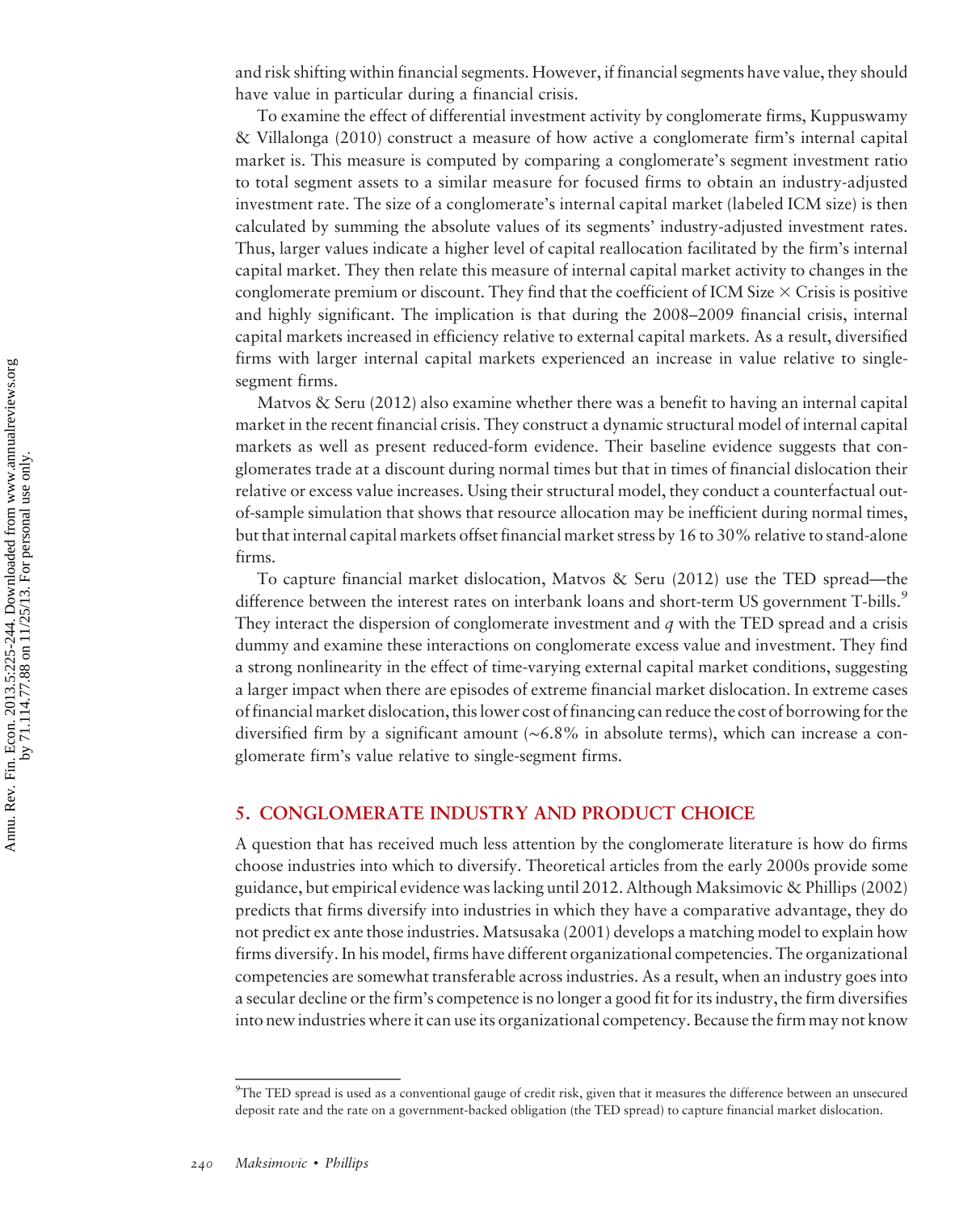how well it will do in a new industry, the diversification is an experiment. If the firm finds a good match, it may transition into the new industry completely and exit its original industry.

Matsusaka's (2001) model predicts that diversified firms trade at a discount because the match between their organizational competence and their existing main divisions is bad. Because the match in the new industry may also turn out to be bad, many diversification attempts are in fact reversed. However, the announcement of a diversification is a signal that the firm is worth maintaining, resulting in a positive announcement effect. The theory also predicts that successful diversifiers quit their original industry.

Hoberg & Phillips (2012a) examine a fundamentally different question that the conglomerate literature has not addressed before: Within which industry pairs are conglomerate firms likely to operate? Previous papers have taken the industry structure as given and examine either the valuation of conglomerate firms relative to single-segment firms or have examined the investment decisions of conglomerate firms taking the existing industry choice as given.

Hoberg & Phillips (2012a,b) first construct measures of how related industries are and how similar firms are within industry groupings. These cross- and within-industry relatedness measures are constructed using the computational linguistics methods of Hoberg & Phillips (2011). Hoberg & Phillips (2011) extract the text from the product description section of firm 10Ks filed with the SEC and then form word vectors for each firm using this text. Using these word vectors, relatedness measures between every pair of firms can be calculated. Firms are then grouped into industry groupings using these pair-wise relatedness measures.

Hoberg & Phillips construct three different measures of industry relatedness and industry opportunities. First, they construct a cross-industry similarity measure to capture potential asset complementarities. They find that conglomerate firms are more likely to operate within industry pairs the higher the cross-industry similarity.

Second, they construct measures of investment opportunities that lie between industry pairs. Between industry pairs are industries that are closer to each member of an industry pair than the industry pair members are to each other. They find that conglomerate firms are more likely to operate in particular industry pairs that have concentrated, high-value opportunities between them.

Third, they construct within-industry measures including within-industry similarity measures and industry economies of scale. Following predictions by Maksimovic & Phillips (2002), they find that conglomerate firms are less likely to operate within industries that exhibit higher withinindustry similarity and higher economies of scale.

The results in Hoberg & Phillips (2012b) are consistent with conglomerate firms producing in industries with high asset complementarities that allow potential synergies through cross-industry production. The results also show that conglomerates are more likely to produce in product spaces that have high-valued opportunities surrounding them.

#### 6. CONCLUSIONS

Recent work has shown that firms endogenously choose organizational forms and the industries in which they operate to create comparative advantage and to mitigate the effects of financial market dislocation. The new results are broadly consistent with a neoclassical model of firm organization by Maksimovic & Phillips (2002). They posit that the managers of each firm have differing comparative advantages of running a business unit in each industry. The scale of each firm's participation in each industry adjusts until the industry's available productive capacity is allocated across firms so that the value of capacity is maximized. The resulting equilibrium organization of firms is a function of the distribution of managerial talent, the demand level in each industry, and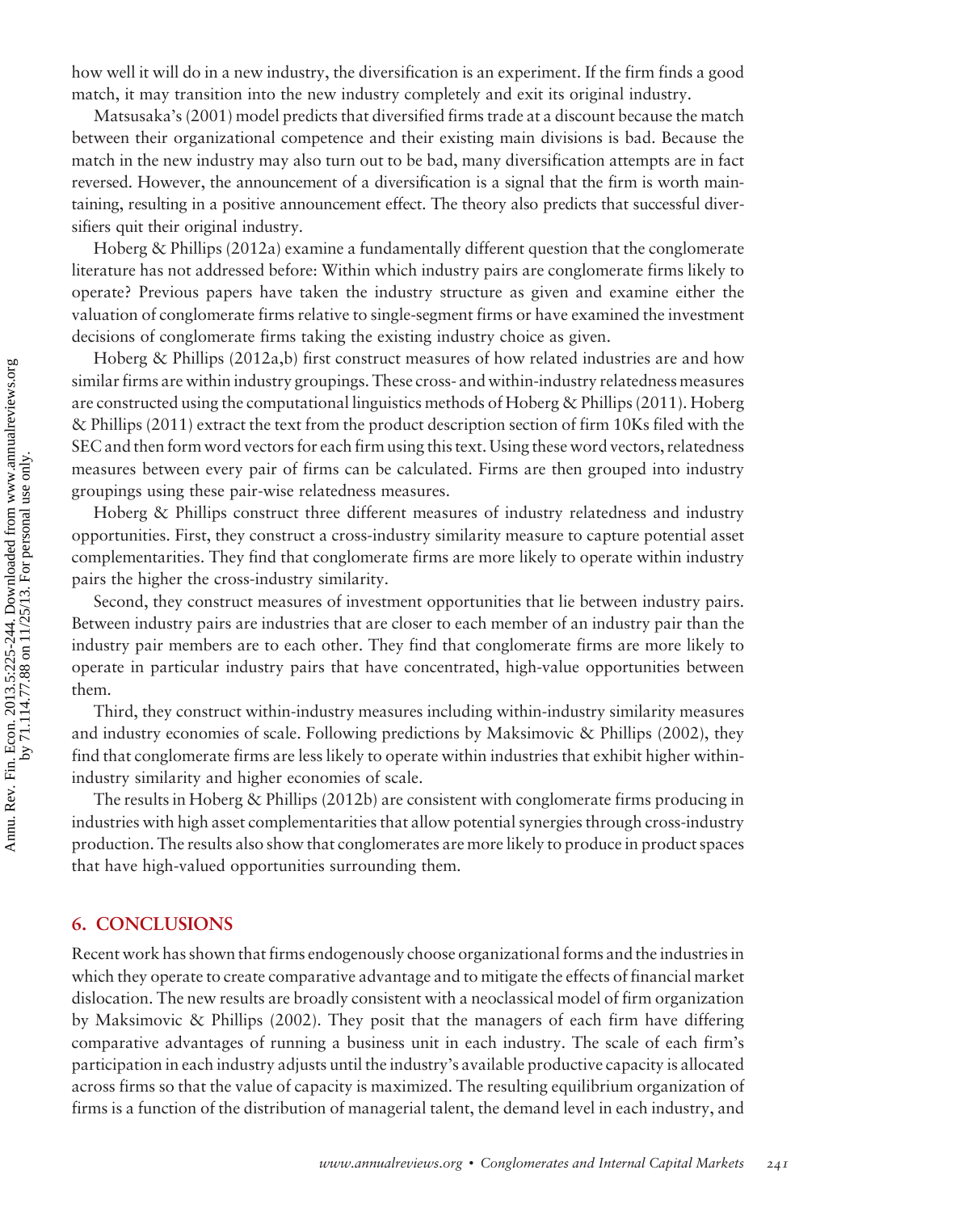production costs. The model gives predictions about which firms become conglomerates and the number, size, and productivity of each single-segment firm and segment of each conglomerate. The model can also be used to derive predictions about how these variables change for each firm as a result of shocks to industry demand and costs of firms.

Although many results in the papers reviewed above are consistent with this model, the model is silent on the role of managerial influence and agency costs, asymmetries of information, and the effect of organizational form on the firm's ability to commit to markets and projects. Some of the principal papers exploring these imperfections, beginning with Stein (1997), point to additional benefits of internal capital markets, whereas others, for example, RSZ (2000), point to costs. Our view is that the basic building blocks of a theory of the conglomerate firm should begin with a neoclassical model and then explore these additional elements to enrich our understanding of optimal organizational firm choice.

Because the study of internal capital markets pertains to difficult-to-observe flows within firms, data and measurement issues continue to be the focus of recent literature. Recently, Hund, Monk & Tice (2012) have shown that conglomerate firms trade at a premium relative to single-segment firms on a value-weighted basis. They argue that the conglomerate discount previously reported in the literature is an artifact of failing to match on size, age, and profitability. Hoberg & Phillips (2012b) use computational text-based analysis of firm product descriptions to identify the uniqueness of a firm's products. Hoberg & Phillips (2012b) show that firms with unique products both conglomerate multisegment firms and single-segment firms—trade at valuation premiums compared to text-based and accounting-based matched firms. Firms who do not have unique products and can be replicated by single-segment firms trade at discounts.

The recent financial crisis provides a natural experiment to test the value of internal capital markets. It has enabled researchers to make more firmly founded causal claims about the value of internal capital markets. Kuppuswamy & Villalonga (2010) and Matvos & Seru (2012) have shown that during the crisis, firms with internal capital markets gained in value relative to firms that did not have such markets. The early empirical literature on conglomerates has taken industry choice as given and examined outcomes in valuation or investment inefficiency. Recent work also focuses on conglomerate industry choice. Maksimovic & Phillips (2002) predicts that firms diversify into industries in which they know that they have a comparative advantage. Matsusaka (2001) develops a learning model to explain how firms diversify. In his model, diversification is an experiment. Although single-segment firms may become conglomerates, they may transition into the new industry completely and exit their original industry if they find a good match between their talents and the new industry. Although these articles model the choice of industries, neither predicts ex ante the actual industry choice. Recent research has begun to examine the actual industry choice of conglomerate firms. Hoberg & Phillips (2012a) develop new text-based measures of industry relatedness that can capture the effects of asset complementarities and within-industry similarity. Their results are consistent with conglomerate firms producing in industries with high asset complementarities that allow potential synergies through cross-industry production. The results also show that conglomerate firms are less likely to produce in industries with high within-industry product similarity and that exhibit high economies of scale.

The recent papers have shown industry choice and resource allocation are most consistent with a neoclassical model of the firm that emphasizes how conglomerate firms choose industries and investments in these industries that exploit firm and industry asset complementarities. The results also show the benefits of conglomerate firm organization and internal capital markets in periods of financial market dislocation.

Overall, with the recent emphasis of modeling the firm's diversification decisions in industry equilibrium, both in a static and in a dynamic framework, and with the availability of new data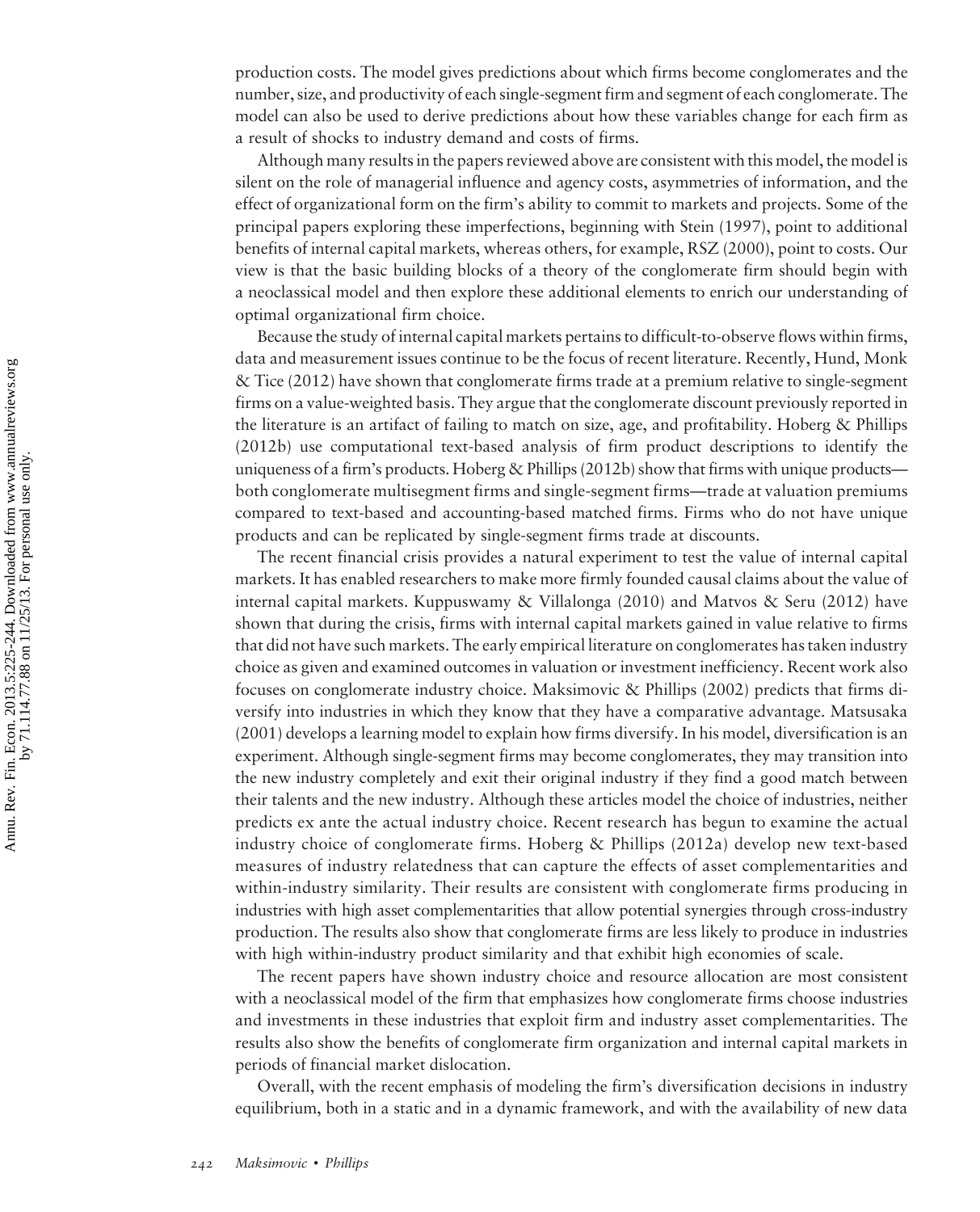sources, such as Census data, text analyses of firm positioning, and proprietary within-firm data, our knowledge about the value of diversification and internal capital markets is rapidly expanding.

#### DISCLOSURE STATEMENT

The authors are not aware of any affiliations, memberships, funding, or financial holdings that might be perceived as affecting the objectivity of this review.

#### LITERATURE CITED

- Anjos F, Fracassi C. 2011. Shopping for information? Diversification and the network of industries. SSRN Work. Pap. 1728525. [http://papers.ssrn.com/sol3/papers.cfm?abstract\\_id](http://papers.ssrn.com/sol3/papers.cfm?abstract_id=1728525)5[1728525](http://papers.ssrn.com/sol3/papers.cfm?abstract_id=1728525)
- Arikan AM, Stulz RM. 2011. Corporate acquisitions, diversification, and the firm's lifestyle. NBER Work. Pap. 17463. [http://www.nber.org/papers/w17463.pdf?new\\_window](http://www.nber.org/papers/w17463.pdf?new_window=1)=[1](http://www.nber.org/papers/w17463.pdf?new_window=1)
- Berger PG, Ofek E. 1995. Diversification's effect on firm value. J. Financ. Econ. 37:39–65
- Billett M, Mauer D. 2003. Cross-subsidies, external financing constraints, and the contribution of the internal capital market to firm value. Rev. Financ. Stud. 16:1167–201
- Boutin X, Cestone G, Fumagalli C, Pica G, Serrano-Velarde N. 2013. The deep-pocket effect of internal capital markets. J. Financ. Econ. 109:122–45
- Brander JA, Lewis TR. 1986. Oligopoly and financial structure. Am. Econ. Rev. 76:956-70
- Campa JM, Kedia S. 2002. Explaining the diversification discount. J. Finance 57(4):1731–62
- Coase R. 1937. The nature of the firm. Economica 4:386–405
- Custódio C. 2012. Mergers and acquisitions accounting can explain the diversification discount. Work. Pap., Univ. Ariz.
- Dimitrov V, Tice S. 2006. Corporate diversification and credit constraints: real effects across the business cycle. Rev. Financ. Stud. 19(4):1465–98
- Duchin R, Sosyura D. 2013. Divisional managers and internal capital markets. J. Finance 68:387-429
- Glaser M, Lopez-de-Silanes F, Sautner Z (GLS). 2013. Opening the black box: internal capital markets and managerial power. J. Finance 68:1577–631
- Gomes J, Livdan D. 2004. Optimal diversification: reconciling theory and evidence. *J. Finance* 59:507-35
- Gopalan R, Xie K. 2011. Conglomerates and industry distress. Rev. Financ. Stud. 24(12):3642–87
- Gormley T, Matsa D. 2011. Growing out of trouble? Corporate responses to liability risk. Rev. Financ. Stud. 24(8):2781–821
- Graham JR, Lemmon ML, Wolf J. 2002. Does corporate diversification destroy value? *J. Finance* 57:695-720
- Guedj I, Scharfstein DS. 2004. Organizational scope and investment: evidence from the drug development strategies and performance of biopharmaceutical firms. NBER Work. Pap.10933. [http://www.nber.org/](http://www.nber.org/papers/w10933.pdf?new_window=1) [papers/w10933.pdf?new\\_window](http://www.nber.org/papers/w10933.pdf?new_window=1)=[1](http://www.nber.org/papers/w10933.pdf?new_window=1)
- Hann RN, Ogneva M, Ozbas O. 2013. Corporate diversification and the cost of capital. J. Finance. Forthcoming
- Hoberg G, Phillips GM. 2011. Text-based network industries and endogenous product differentiation. SSRN Work. Pap.
- Hoberg G, Phillips GM. 2012a. Conglomerate industry choice and product language. Work. Pap., Univ. Md./ Univ. South. Calif.
- Hoberg G, Phillips GM. 2012b. Product uniqueness and the valuation of conglomerate and single-segment firms. Work. Pap., Univ. Md./Univ. South. Calif.
- Hund J, Monk D, Tice S. 2012. Apples to apples: the economic benefit of corporate diversification. SSRN Work. Pap. 2023786. [http://www.ssrn.com/abstract](http://www.ssrn.com/abstract=2023786)=[2023786](http://www.ssrn.com/abstract=2023786)
- Jensen MC. 1986. Agency costs of free cash flow, corporate finance, and takeovers. Am. Econ. Rev. 76(2):323–29
- Jensen MC. 1993. Industrial revolution, exit, and the failure of internal control systems. J. Finance 48:831–80 Khanna N, Tice S. 2001. The bright side of internal capital markets. J. Finance 56:1489–528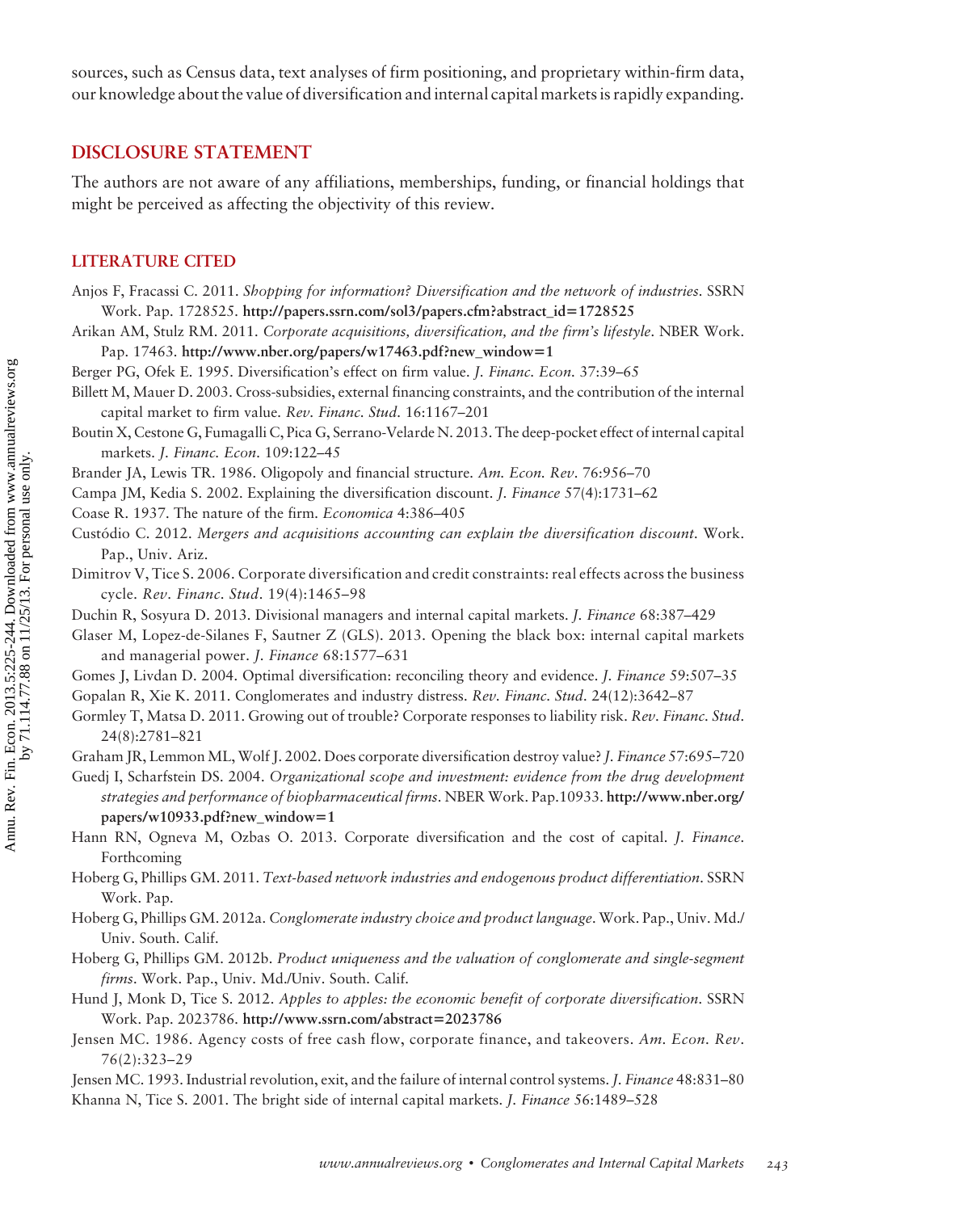- Khanna T, Palepu KG. 1997. Why focused strategies may be wrong for emerging markets. Harvard Bus. Rev. 75:41–51
- Kuppuswamy V, Villalonga B, 2010. Does diversification create value in the presence of external financing constraints? Evidence from the 2007–2009 financial crisis. Work. Pap. 1569546, Harvard Bus. Sch. Finance
- Lang LHP, Stulz RM. 1994. Tobin's q, corporate diversification, and firm performance. J. Polit. Econ. 102(6):1248–80
- Lucas RE. 1978. On the size distribution of business firms. Bell J. Econ. 9:508–23
- Lyandres E. 2007. Strategic cost of diversification. Rev. Financ. Stud. 20(6):1901–40
- Maksimovic V. 1988. Capital structure in repeated oligopolies. Rand J. Econ. 19:389-407
- Maksimovic V, Phillips GM. 2001. The market for corporate assets: Who engages in mergers and assets sales and are there efficiency gains? J. Finance 56:2019–65
- Maksimovic V, Phillips GM. 2002. Do conglomerate firms allocate resources inefficiently across industries? Theory and evidence. J. Finance 57:721-67
- Maksimovic V, Phillips GM. 2007. Conglomerate firms and internal capital markets. In Handbook of Corporate Finance, ed. B Espen Eckbo, pp. 423–77. Amsterdam: North-Holland
- Maksimovic V, Phillips GM. 2008. The industry life cycle and acquisitions and investments: Does firm organization matter? J. Finance 63:673–708
- Maksimovic V, Phillips GM, Prabhala NR. 2011. Post-merger restructuring and the boundaries of the firm. J. Financ. Econ. 102(2):317–43
- Mathews RD, Robinson DT. 2008. Market structure, internal capital markets, and the boundaries of the firm. J. Finance 63(6):2703–36
- Matsusaka JG. 2001. Corporate diversification, value maximization and organizational capabilities. J. Bus. 74:409–31
- Matsusaka JG, Nanda V. 2002. Internal capital markets and corporate refocusing. J. Financ. Intermed. 11(2):176–211
- Matvos G, Seru A. 2012. Resource allocation within firms and financial market dislocation: evidence from diversified congolmerates. NBER Work. Pap. 17717. <http://www.nber.org/papers/w17717.pdf>
- Ozbas O. 2005. Integration, organizational processes and allocation of resources. J. Financ. Econ. 75:201–42
- Phillips GM. 1995. Increased debt and industry product markets: an empirical analysis. J. Financ. Econ. 37:189–238
- Phillips GM, Zhdanov A. 2013. R&D and the incentives from merger and acquisition activity. Rev. Financ. Stud. 26:34–78
- Rajan RG, Servaes H, Zingales L(RSZ). 2000. The cost of diversity: the diversification discount and inefficient investment. J. Finance 55:35–80
- Santalo J, Becerra M. 2008. Competition from specialized firms and the diversification-performance linkage. J. Finance 63(2):851–83
- Scharfstein D. 1998. The dark side of internal capital markets II: evidence from diversified conglomerates. NBER Work. Pap. 6352. [http://www.nber.org/papers/w6352.pdf?new\\_window](http://www.nber.org/papers/w6352.pdf?new_window=1)=[1](http://www.nber.org/papers/w6352.pdf?new_window=1)
- Seru A. 2013. Firm boundaries matter: evidence from conglomerates and R&D activity. *J. Financ. Econ.* Forthcoming
- Shin H, Stulz RM. 1998. Are internal capital markets efficient? Q. J. Econ. 113:531–52

Stein JC. 1997. Internal capital markets and the competition for corporate resources. *J. Finance* 52:111–33

- Stein JC. 2003. Agency, information and corporate investment. In Handbook of the Economics of Finance, Vol. 1, ed. GM Constantinides, M Harris, RM Stulz, pp. 111–65. Amsterdam: Elsevier. 1st ed.
- Tate G, Yang L. 2012.The bright side of corporate diversification: evidence from internal labor markets. SSRN Work. Pap. 1802895. [http://papers.ssrn.com/sol3/papers.cfm?abstract\\_id](http://papers.ssrn.com/sol3/papers.cfm?abstract_id=1802895)=[1802895](http://papers.ssrn.com/sol3/papers.cfm?abstract_id=1802895)
- Villalonga B. 2004a. Diversification discount or premium? New evidence from the business information tracing series. J. Finance 59:479–506
- Villalonga B. 2004b. Does diversification cause the diversification discount? Financ. Manag. 33:5–23 Whited TM. 2001. Is it efficient investment that causes the diversification discount? *I. Finance* 56:1667–91 Yang L. 2008. The real determinants of asset sales. J. Finance 63(5):2231–62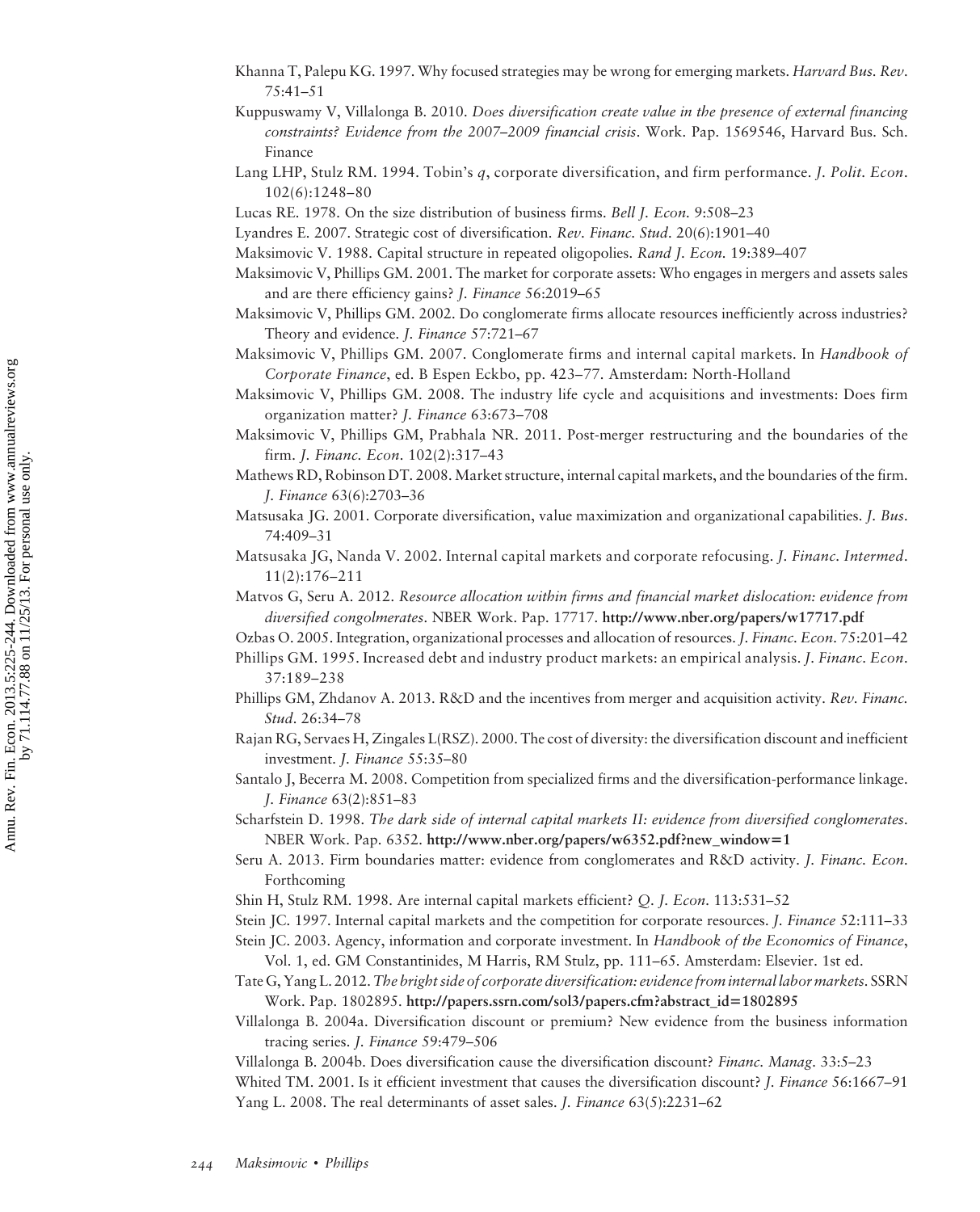# $\overline{\textbf{R}}$

 $\boldsymbol{\nu}$ 

Annual Review of Financial Economics

## Contents Volume 5, 2013

| Introduction to Volume 5 of the Annual Review of Financial Economics                                                        |
|-----------------------------------------------------------------------------------------------------------------------------|
| Fischer Black                                                                                                               |
| A Review of Merton's Model of the Firm's Capital Structure with Its<br>Wide Applications                                    |
| Too Big to Fail: Causes, Consequences, and Policy Responses                                                                 |
| Corporate Governance: What's Special About Banks?                                                                           |
| Credit Rating Agencies: An Overview                                                                                         |
| Interest Rates and the Bank Risk-Taking Channel<br>Giovanni Dell'Ariccia and Robert Marquez  123                            |
| $R^2$ and the Economy<br>Randall Morck, Bernard Yeung, and Wayne Yu  143                                                    |
| <b>Empirical Cross-Sectional Asset Pricing</b>                                                                              |
| Insurance Risk, Risk Measures, and Capital Allocation: Navigating<br>a Copernican Shift                                     |
| Conglomerate Firms, Internal Capital Markets, and the Theory of the Firm<br>Vojislav Maksimovic and Gordon M. Phillips  225 |
| Short Selling                                                                                                               |